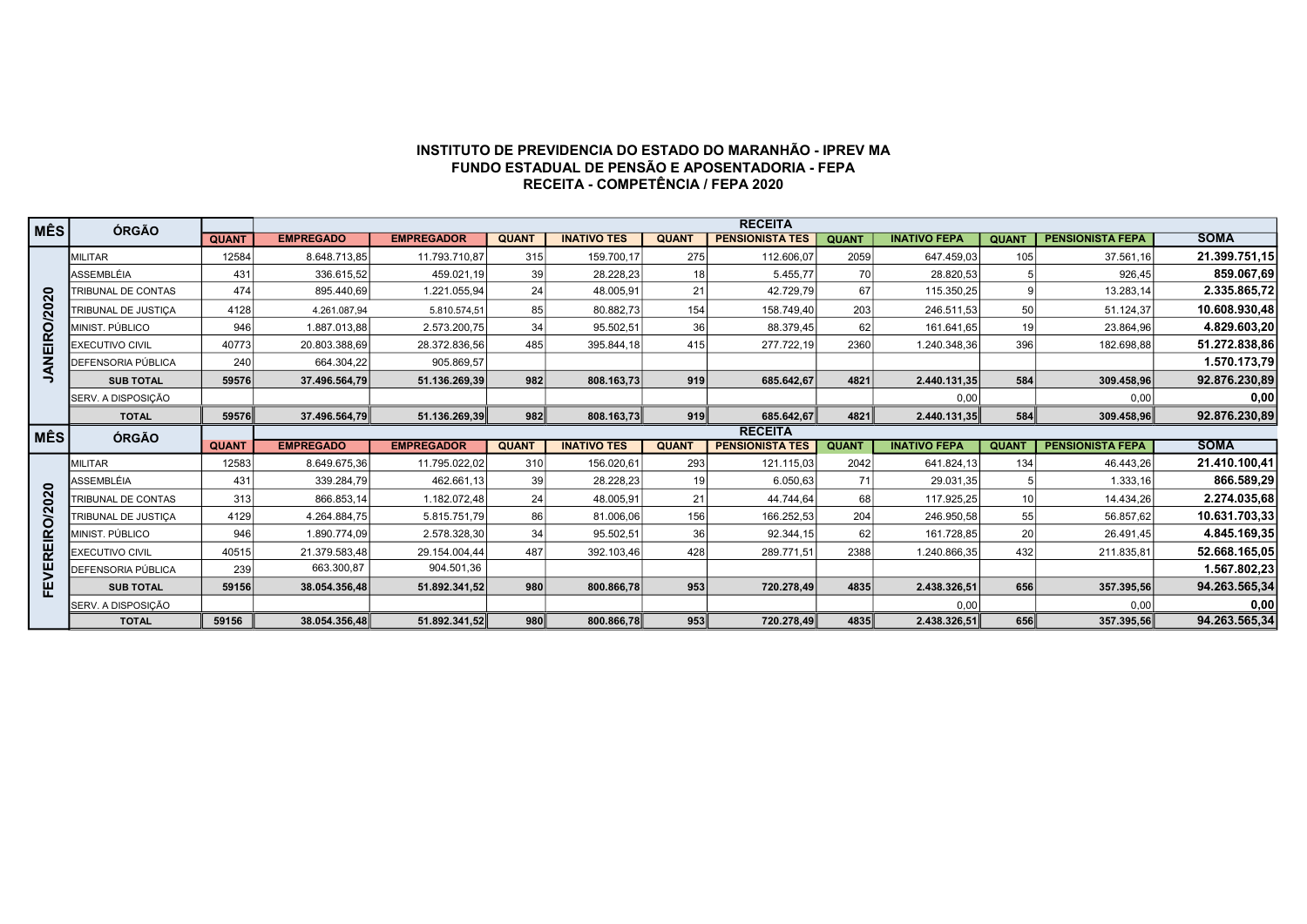| MÊS             | ÓRGÃO                     |              |                  |                   |              |                    |                 | <b>RECEITA</b>         |              |                     |                 |                         |                |
|-----------------|---------------------------|--------------|------------------|-------------------|--------------|--------------------|-----------------|------------------------|--------------|---------------------|-----------------|-------------------------|----------------|
|                 |                           | <b>QUANT</b> | <b>EMPREGADO</b> | <b>EMPREGADOR</b> | <b>QUANT</b> | <b>INATIVO TES</b> | <b>QUANT</b>    | <b>PENSIONISTA TES</b> | <b>QUANT</b> | <b>INATIVO FEPA</b> | <b>QUANT</b>    | <b>PENSIONISTA FEPA</b> | <b>SOMA</b>    |
|                 | MILITAR                   | 12581        | 8.451.070,58     | 0,00              | 668          | 367.697,59         | 1013            | 336.432,23             | 3459         | 1.530.641,11        | 1024            | 380.630,46              | 11.066.471,97  |
|                 | <b>ASSEMBLÉIA</b>         | 428          | 376.783,07       | 749.698,90        | 39           | 39.586,05          | 18              | 7.744,78               | 73           | 40.249,60           |                 | 1.492,68                | 1.218.191,83   |
|                 | TRIBUNAL DE CONTAS        | 353          | 1.240.971,22     | 2.481.942,44      | 24           | 74.109,29          | 21              | 67.182.22              | 68           | 175.941,33          | 10 <sup>1</sup> | 20.944.31               | 4.061.090,81   |
|                 | TRIBUNAL DE JUSTICA       | 4128         | 5.218.526,18     | 10.437.052,36     | 85           | 118.860,14         | 156             | 244.437,97             | 204          | 371.277,11          | 57              | 83.036,19               | 16.473.189,95  |
| <b>RÇO/2020</b> | MINIST, PÚBLICO           | 943          | 2.676.159,36     | 5.352.354,68      | 34           | 149.435,10         | 36              | 140.509,59             | 61           | 247.341,75          | 18 <sup>1</sup> | 39.024,01               | 8.604.824,49   |
|                 | <b>EXECUTIVO CIVIL</b>    | 40080        | 22.378.681,31    | 44.757.362,62     | 489          | 587.035,39         | 425             | 415.982,58             | 2394         | 1.779.411,41        | 411             | 266.617,13              | 70.185.090,44  |
| Σ               | DEFENSORIA PÚBLICA        | 241          | 980.649,53       | 1.961.299,06      |              |                    |                 |                        |              |                     |                 |                         | 2.941.948,59   |
|                 | <b>SUB TOTAL</b>          | 58754        | 41.322.841,25    | 65.739.710,06     | 1339         | 1.336.723,56       | 1669            | 1.212.289,37           | 6259         | 4.144.862,31        | 1525            | 791.744,78              | 114.548.171,33 |
|                 | SERV. A DISPOSIÇÃO        |              |                  |                   |              |                    |                 |                        |              | 0,00                |                 | 0,00                    | 0,00           |
|                 | <b>TOTAL</b>              | 58754        | 41.322.841,25    | 65.739.710,06     | 1339∥        | 1.336.723,56       | 1669            | 1.212.289.37           | 6259         | 4.144.862,31        | 411             | 791.744,78              | 114.548.171,33 |
| ∣ MÊS           | <b>ÓRGÃO</b>              |              |                  |                   |              |                    |                 | <b>RECEITA</b>         |              |                     |                 |                         |                |
|                 |                           | <b>QUANT</b> | <b>EMPREGADO</b> | <b>EMPREGADOR</b> | <b>QUANT</b> | <b>INATIVO TES</b> | <b>QUANT</b>    | <b>PENSIONISTA TES</b> | <b>QUANT</b> | <b>INATIVO FEPA</b> | <b>QUANT</b>    | <b>PENSIONISTA FEPA</b> | <b>SOMA</b>    |
|                 | <b>IMILITAR</b>           | 12576        | 8.140.617,59     | 0,00              | 666          | 549.710,84         | 1013            | 574.629,55             | 3459         | 2.484.941,23        | 1020            | 388.869,30              | 12.138.768,51  |
|                 | <b>ASSEMBLÉIA</b>         | 424          | 372.604,92       | 744.670,60        | 39           | 39.586,05          | 18 <sup>1</sup> | 7.744,78               | 74           | 41.733,36           |                 | 1.492,68                | 1.207.832,39   |
|                 | <b>TRIBUNAL DE CONTAS</b> | 311          | 1.276.223,85     | 2.551.177,20      | 24           | 79.552.74          | 21              | 67.267.73              | 71           | 194.788,63          | 10 l            | 21.303,77               | 4.190.313,92   |
| 2020            | TRIBUNAL DE JUSTICA       | 4128         | 5.230.245,27     | 10.460.490,54     | 85           | 118.860,14         | 155             | 244.069,07             | 205          | 371.724,33          | 57              | 83.036,19               | 16.508.425,54  |
|                 | MINIST, PÚBLICO           | 943          | 2.615.007,28     | 5.230.039,17      | 34           | 149.435,10         | 36 <sup>1</sup> | 140.509,59             | 60           | 243.673,98          | 18 <sup>1</sup> | 39.024,01               | 8.417.689,13   |
| ABRIL           | <b>EXECUTIVO CIVIL</b>    | 39950        | 22.368.228,55    | 44.736.457,10     | 487          | 583.907,20         | 424             | 417.528,27             | 2396         | 1.782.044,38        | 413             | 267.519,96              | 70.155.685,46  |
|                 | DEFENSORIA PÚBLICA        | 241          | 974.253,86       | 1.948.507,72      |              |                    |                 |                        |              |                     |                 |                         | 2.922.761,58   |
|                 | <b>SUB TOTAL</b>          | 58573        | 40.977.181,32    | 65.671.342,33     | 1335         | 1.521.052.07       | 1667            | 1.451.748,99           | 6265         | 5.118.905,91        | 1523            | 801.245,91              | 115.541.476,53 |
|                 | SERV. A DISPOSIÇÃO        |              |                  |                   |              |                    |                 |                        |              | 0,00                |                 | 0,00                    | 0,00           |
|                 | <b>TOTAL</b>              | 58573        | 40.977.181.32    | 65.671.342.33     | 1335         | 1.521.052.07       | 1667∥           | 1.451.748,99           | 6265         | 5.118.905,91        | 1523            | 801.245,91              | 115.541.476,53 |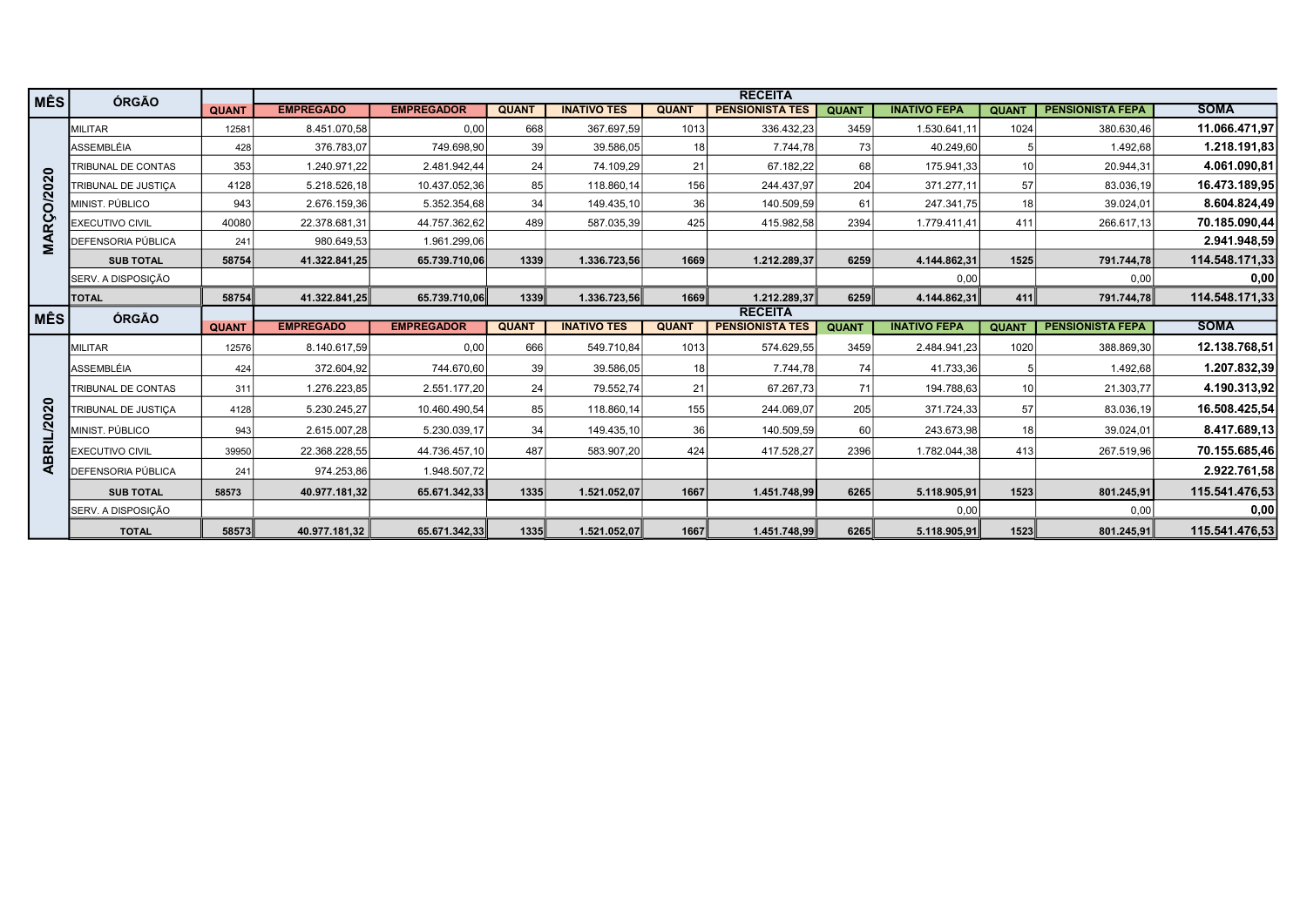| <b>MÊS</b>       | <b>ÓRGÃO</b>              |              |                  |                   |              |                    |              | <b>RECEITA</b>         |              |                     |              |                         |                |
|------------------|---------------------------|--------------|------------------|-------------------|--------------|--------------------|--------------|------------------------|--------------|---------------------|--------------|-------------------------|----------------|
|                  |                           | <b>QUANT</b> | <b>EMPREGADO</b> | <b>EMPREGADOR</b> | <b>QUANT</b> | <b>INATIVO TES</b> | <b>QUANT</b> | <b>PENSIONISTA TES</b> | <b>QUANT</b> | <b>INATIVO FEPA</b> | <b>QUANT</b> | <b>PENSIONISTA FEPA</b> | <b>SOMA</b>    |
|                  | MILITAR                   | 12534        | 8.189.661,18     | 0,00              | 657          | 542.120,11         | 1010         | 572.704,00             | 3483         | 2.503.362,59        | 1009         | 387.929,43              | 12.195.777,31  |
|                  | ASSEMBLÉIA                | 423          | 371.638,80       | 742.738,36        | 39           | 39.586,05          | 18           | 7.744,78               | 75           | 41.898,40           |              | 1.492.68                | 1.205.099,07   |
|                  | TRIBUNAL DE CONTAS        | 309          | 1.278.452,44     | 2.555.634,38      | 24           | 79.552,74          | 21           | 67.267,73              | 71           | 194.788,63          | 10           | 21.303,77               | 4.196.999,69   |
|                  | TRIBUNAL DE JUSTICA       | 4128         | 5.233.022,76     | 10.466.045,52     | 85           | 118.860,14         | 155          | 244.069,07             | 204          | 366.602,51          | 57           | 83.036,19               | 16.511.636,19  |
| <b>MAIO/2020</b> | MINIST. PÚBLICO           | 943          | 2.619.475,34     | 5.238.998,90      | 34           | 149.435,10         | 36           | 140.509,59             | 60           | 243.673,98          | -18          | 39.024.01               | 8.431.116,92   |
|                  | <b>EXECUTIVO CIVIL</b>    | 39735        | 22.258.329,72    | 44.516.659,44     | 485          | 583.613,80         | 421          | 415.520,45             | 2390         | 1.776.495,54        | 413          | 270.957,31              | 69.821.576,26  |
|                  | <b>DEFENSORIA PÚBLICA</b> | 242          | 978.044,97       | 1.956.089,94      |              |                    |              |                        |              |                     |              |                         | 2.934.134,91   |
|                  | <b>SUB TOTAL</b>          | 58314        | 40.928.625,21    | 65.476.166,54     | 1324         | 1.513.167,94       | 1661         | 1.447.815,62           | 6283         | 5.126.821,65        | 1512         | 803.743,39              | 115.296.340,35 |
|                  | SERV. A DISPOSIÇÃO        |              |                  |                   |              |                    |              |                        |              | 0,00                |              | 0,00                    | 0,00           |
|                  | <b>TOTAL</b>              | 58314        | 40.928.625,21    | 65.476.166,54     | 1324∥        | 1.513.167,94       | 1661         | 1.447.815,62           | 6283         | 5.126.821,65        | 1512         | 803.743,39              | 115.296.340,35 |
| MÊS              | ÓRGÃO                     |              |                  |                   |              |                    |              | <b>RECEITA</b>         |              |                     |              |                         |                |
|                  |                           | <b>QUANT</b> | <b>EMPREGADO</b> | <b>EMPREGADOR</b> | <b>QUANT</b> | <b>INATIVO TES</b> | <b>QUANT</b> | <b>PENSIONISTA TES</b> | <b>QUANT</b> | <b>INATIVO FEPA</b> | <b>QUANT</b> | <b>PENSIONISTA FEPA</b> | <b>SOMA</b>    |
|                  | MILITAR                   |              |                  |                   |              |                    |              |                        |              |                     |              |                         | 0,00           |
|                  | ASSEMBLÉIA                |              |                  |                   |              |                    |              |                        |              |                     |              |                         | 0,00           |
|                  | TRIBUNAL DE CONTAS        |              |                  |                   |              |                    |              |                        |              |                     |              |                         | 0,00           |
|                  | TRIBUNAL DE JUSTICA       |              |                  |                   |              |                    |              |                        |              |                     |              |                         | 0,00           |
| 2020             | MINIST. PÚBLICO           |              |                  |                   |              |                    |              |                        |              |                     |              |                         | 0,00           |
| ္က               | <b>EXECUTIVO CIVIL</b>    |              |                  |                   |              |                    |              |                        |              |                     |              |                         | 0,00           |
| $\overline{ }$   | <b>DEFENSORIA PÚBLICA</b> |              |                  |                   |              |                    |              |                        |              |                     |              |                         | 0,00           |
|                  | <b>SUB TOTAL</b>          | $\mathbf{0}$ | 0,00             | 0,00              | $\Omega$     | 0,00               | 0            | 0,00                   | $\Omega$     | 0,00                |              | 0,00                    | 0,00           |
|                  | SERV. A DISPOSIÇÃO        |              |                  |                   |              |                    |              |                        |              |                     |              |                         | 0,00           |
|                  | <b>TOTAL</b>              |              | 0,00             | 0,00              |              | 0,00               |              | 0,00                   | 0            | 0,00                |              | 0,00                    | 0,00           |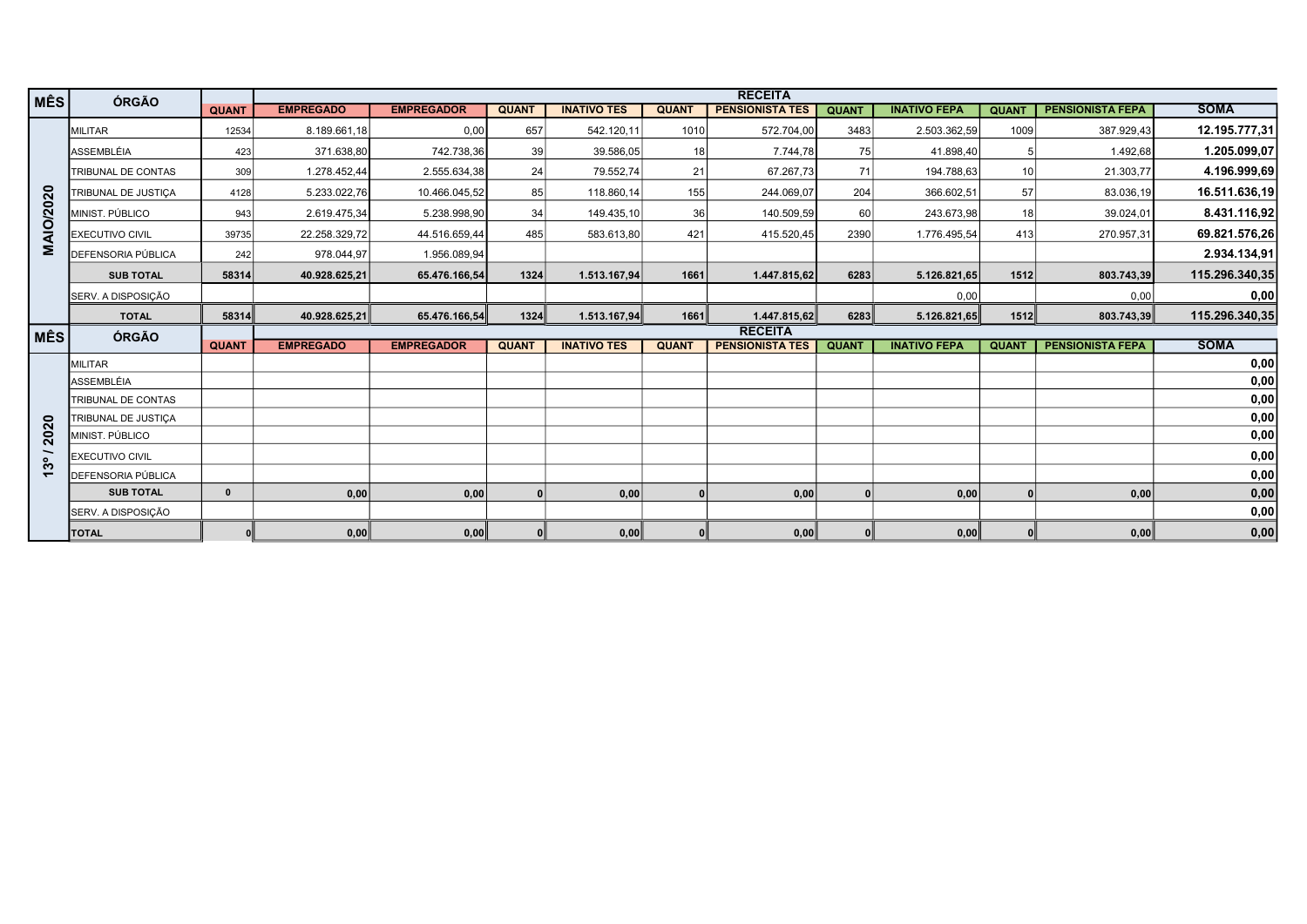| MÊS           | ÓRGÃO                     |              |                  |                   |              |                    |              | <b>RECEITA</b>         |              |                     |                 |                         |                                |
|---------------|---------------------------|--------------|------------------|-------------------|--------------|--------------------|--------------|------------------------|--------------|---------------------|-----------------|-------------------------|--------------------------------|
|               |                           | <b>QUANT</b> | <b>EMPREGADO</b> | <b>EMPREGADOR</b> | <b>QUANT</b> | <b>INATIVO TES</b> | <b>QUANT</b> | <b>PENSIONISTA TES</b> | <b>QUANT</b> | <b>INATIVO FEPA</b> | <b>QUANT</b>    | <b>PENSIONISTA FEPA</b> | <b>SOMA</b>                    |
|               | <b>IMILITAR</b>           | 12525        | 8.132.266,29     | 0,00              | 648          | 531.284,10         | 1003         | 567.772,54             | 3474         | 2.495.554,34        | 1009            | 394.300,44              | 12.121.177,71                  |
|               | <b>ASSEMBLÉIA</b>         | 423          | 371.638,80       | 742.738,36        | 39           | 39.586,05          | 17           | 6.963,10               | 75           | 41.898,40           |                 | 2.149,31                | 1.204.974,02                   |
|               | <b>TRIBUNAL DE CONTAS</b> | 308          | 1.277.202,14     | 2.553.133,78      | 23           | 78.229.76          | 21           | 67.267.73              | 70           | 193.652.44          | 10 <sup>1</sup> | 21.303,77               | 4.190.789,62                   |
|               | TRIBUNAL DE JUSTICA       | 4126         | 5.248.257,55     | 10.496.515,10     | 84           | 118.264,83         | 154          | 238.947,25             | 208          | 376.194,27          | 57              | 86.257,17               | 16.564.436,17                  |
| NHO/2020      | MINIST. PÚBLICO           | 943          | 2.615.613,73     | 5.231.261,79      | 34           | 149.435,10         | 37           | 142.706,18             | 62           | 249.672,39          | 18 <sup>1</sup> | 39.024,01               | 8.427.713,20                   |
|               | <b>EXECUTIVO CIVIL</b>    | 39556        | 22.182.194,52    | 44.364.389,06     | 479          | 577.156,06         | 419          | 411.621,77             | 2383         | 1.773.846,54        | 413             | 273.664,83              | 69.582.872,78                  |
| $\Xi$         | <b>DEFENSORIA PÚBLICA</b> | 242          | 979.751,89       | 1.959.503,78      |              |                    |              |                        |              |                     |                 |                         | 2.939.255,67                   |
|               | <b>SUB TOTAL</b>          | 58123        | 40.806.924.92    | 65.347.541,87     | 1307         | 1.493.955.90       | 1651         | 1.435.278,57           | 6272         | 5.130.818,38        | 1513            | 816.699,53              | 115.031.219,17                 |
|               | SERV. A DISPOSIÇÃO        |              |                  |                   |              |                    |              |                        |              | 0,00                |                 | 0,00                    | 0,00                           |
|               | <b>TOTAL</b>              | 58123        | 40.806.924,92    | 65.347.541,87     | 1307         | 1.493.955,90       | 1651         | 1.435.278,57           | 6272         | 5.130.818           | 1513            | 816.699,53              | 115.031.219,17                 |
|               |                           |              |                  |                   |              |                    |              |                        |              |                     |                 |                         |                                |
|               |                           |              |                  |                   |              |                    |              | <b>RECEITA</b>         |              |                     |                 |                         |                                |
| MÊS           | ÓRGÃO                     | <b>QUANT</b> | <b>EMPREGADO</b> | <b>EMPREGADOR</b> | <b>QUANT</b> | <b>INATIVO TES</b> | <b>QUANT</b> | <b>PENSIONISTA TES</b> | <b>QUANT</b> | <b>INATIVO FEPA</b> | <b>QUANT</b>    | <b>PENSIONISTA FEPA</b> | <b>SOMA</b>                    |
|               | <b>IMILITAR</b>           | 12525        | 8.191.575,45     | 0,00              | 647          | 532.612,40         | 1006         | 580.303,88             | 3.472,00     | 2.496.603.66        | 1.021.00        | 423.305,65              |                                |
|               | <b>ASSEMBLÉIA</b>         | 422          | 371.856,56       | 743.173,88        | 39           | 39.586,05          | 17           | 6.963,10               | 75,00        | 41.898,40           | 6,00            | 2.149,31                | 12.224.401,04<br>1.205.627,30  |
|               | TRIBUNAL DE CONTAS        | 308          | 1.277.454,59     | 2.554.909,18      | 22           | 72.919,73          | 21           | 67.267,73              | 70,00        | 193.652,44          | 10,00           | 21.303,77               | 4.187.507,44                   |
|               | TRIBUNAL DE JUSTICA       | 4122         | 5.249.632,13     | 10.499.264,26     | 83           | 118.231,26         | 154          | 238.580,52             | 209,00       | 375.755,03          | 56,00           | 86.029,93               | 16.567.493,13                  |
| O/2020        | MINIST, PÚBLICO           | 943          | 2.615.529,20     | 5.231.095,65      | 34           | 150.228,05         | 37           | 142.706,18             | 64,00        | 252.971,24          | 18,00           | 39.024,01               | 8.431.554,33                   |
| 舌             | <b>EXECUTIVO CIVIL</b>    | 39155        | 22.127.130,71    | 44.253.981,83     | 477          | 574.329,48         | 418          | 409.669,22             | 2.381,00     | 1.775.608,03        | 420,00          | 282.975,40              | 69.423.694,67                  |
| $\Rightarrow$ | <b>DEFENSORIA PÚBLICA</b> | 242          | 1.024.600,26     | 2.049.200,52      |              |                    |              |                        |              |                     |                 |                         |                                |
|               | <b>SUB TOTAL</b>          | 57717        | 40.857.778,90    | 65.331.625,32     | 1302         | 1.487.906,97       | 1653         | 1.445.490,63           | 6271         | 5.136.488,80        | 1531            | 854.788,07              | 3.073.800,78<br>115.114.078,69 |
|               | <b>SERV. A DISPOSIÇÃO</b> |              |                  |                   |              |                    |              |                        |              | 0,00                |                 | 0,00                    | 0,00                           |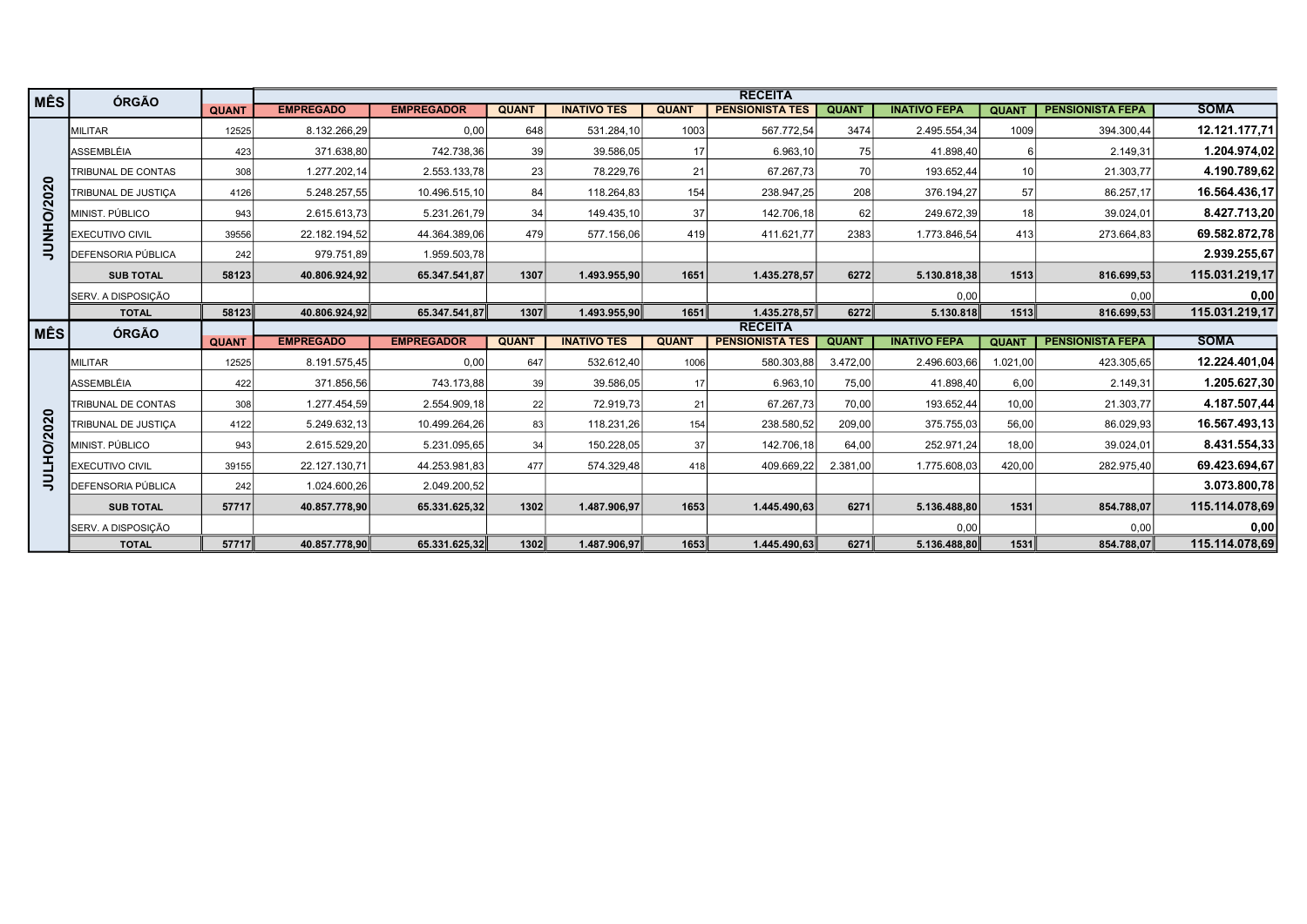| MÊS            | ÓRGÃO                  | <b>QUANT</b> | <b>EMPREGADO</b> | <b>EMPREGADOR</b> | <b>QUANT</b> | <b>INATIVO TES</b> | <b>QUANT</b> | <b>RECEITA</b><br><b>PENSIONISTA TES</b> | <b>QUANT</b> | <b>INATIVO FEPA</b> | <b>QUANT</b> | <b>PENSIONISTA FEPA</b> | <b>SOMA</b>    |
|----------------|------------------------|--------------|------------------|-------------------|--------------|--------------------|--------------|------------------------------------------|--------------|---------------------|--------------|-------------------------|----------------|
|                | <b>MILITAR</b>         | 12514        | 8.111.655,49     | 0,00              | 644          | 527.573,60         | 1011         | 579.792,19                               | 3473         | 2.494.927,60        | 1044         | 435.729,74              | 12.149.678.62  |
|                | ASSEMBLÉIA             | 422          | 371.988,53       | 743.977,06        | 39           | 39.586,05          | 17           | 6.963,10                                 | 75           | 41.774,36           | 6            | 2.149,31                | 1.206.438,41   |
|                | TRIBUNAL DE CONTAS     | 308          | 1.275.633,87     | 2.551.267,74      | 22           | 72.919,73          | 21           | 67.267,73                                | 71           | 196.048,04          | 11           | 22.777,69               | 4.185.914,80   |
|                | TRIBUNAL DE JUSTIÇA    | 4127         | 5.268.828,04     | 10.537.656,08     | 83           | 118.231,26         | 153          | 237.297,13                               | 209          | 375.755,03          | 57           | 86.635,14               | 16.624.402,68  |
| AGOSTO/2020    | MINIST. PÚBLICO        | 938          | 2.619.794,47     | 5.239.631,10      | 34           | 149.541,54         | 37           | 142.706,18                               | 62           | 250.183,63          | 19           | 39.261,33               | 8.441.118,25   |
|                | <b>EXECUTIVO CIVIL</b> | 38973        | 22.073.141,81    | 44.146.092,01     | 475          | 570.927,27         | 419          | 408.966,22                               | 2385         | 1.771.112,05        | 434          | 292.685,07              | 69.262.924,43  |
|                | DEFENSORIA PÚBLICA     | 242          | 1.010.573,04     | 2.021.146,08      |              |                    |              |                                          |              |                     |              |                         | 3.031.719,12   |
|                | <b>SUB TOTAL</b>       | 57524        | 40.731.615,25    | 65.239.770,07     | 1297         | 1.478.779,45       | 1658         | 1.442.992,55                             | 6275         | 5.129.800,71        | 1571         | 879.238,28              | 114.902.196,31 |
|                | SERV. A DISPOSIÇÃO     |              |                  |                   |              |                    |              |                                          |              | 0,00                |              | 0,00                    | 0,00           |
|                | <b>TOTAL</b>           | 57524        | 40.731.615,25    | 65.239.770,07     | 1297         | 1.478.779,45       | 1658         | 1.442.992,55                             | 6275         | 5.129.800,71        | 1571         | 879.238,28              | 114.902.196,31 |
| ∣ MÊS          | <b>ÓRGÃO</b>           | <b>QUANT</b> | <b>EMPREGADO</b> | <b>EMPREGADOR</b> | <b>QUANT</b> | <b>INATIVO TES</b> | <b>QUANT</b> | <b>RECEITA</b><br><b>PENSIONISTA TES</b> | <b>QUANT</b> | <b>INATIVO FEPA</b> | <b>QUANT</b> | <b>PENSIONISTA FEPA</b> | <b>SOMA</b>    |
|                | <b>MILITAR</b>         | 12495        | 8.333.259,36     | 0,00              | 635          | 518.093,06         | 1020         | 602.899,98                               | 3476         | 2.503.069,71        | 1069         | 443.816,96              | 12.401.139,07  |
|                | ASSEMBLÉIA             | 422          | 374.020,86       | 747.502,48        | 39           | 39.586,05          | 17           | 6.963,10                                 | 75           | 42.528,41           | 6            | 2.149,31                | 1.212.750,21   |
|                | TRIBUNAL DE CONTAS     | 306          | 1.269.165,01     | 2.538.330,02      | 22           | 72.919,73          | 21           | 67.267,73                                | 72           | 201.340,19          | 11           | 22.777,69               | 4.171.800,37   |
|                | TRIBUNAL DE JUSTIÇA    | 4126         | 5.271.553,69     | 10.543.107,38     | 82           | 117.518,38         | 152          | 237.102,90                               | 208          | 369.549,54          | 59           | 93.613,47               | 16.632.445,36  |
|                | MINIST. PÚBLICO        | 938          | 2.619.236,47     | 5.238.524,33      | 34           | 149.541,54         | 37           | 142.706,18                               | 62           | 250.183,63          | 21           | 41.471,99               | 8.441.664,14   |
| ETEMBRO/2020   | <b>EXECUTIVO CIVIL</b> | 38867        | 22.038.240,96    | 44.075.963,65     | 473          | 567.387,82         | 417          | 410.242,13                               | 2376         | 1.766.749,31        | 451          | 302.095,37              | 69.160.679,24  |
|                | DEFENSORIA PÚBLICA     | 242          | 1.017.277,09     | 2.034.554,18      |              |                    |              |                                          |              |                     |              |                         | 3.051.831,27   |
| $\overline{v}$ | <b>SUB TOTAL</b>       | 57396        | 40.922.753,44    | 65.177.982,04     | 1285         | 1.465.046,58       | 1664         | 1.467.182,02                             | 6269         | 5.133.420,79        | 1617         | 905.924,79              | 115.072.309,66 |
|                | SERV. A DISPOSIÇÃO     |              | 0,00             | 0,00              |              |                    |              |                                          |              | 0,00                |              | 0,00                    | 0,00           |
|                | <b>TOTAL</b>           | 57396        | 40.922.753,44    | 65.177.982,04     | 1285         | 1.465.046,58       | 1664         | 1.467.182,02                             | 6269         | 5.133.420,79        | 1617         | 905.924,79              | 115.072.309,66 |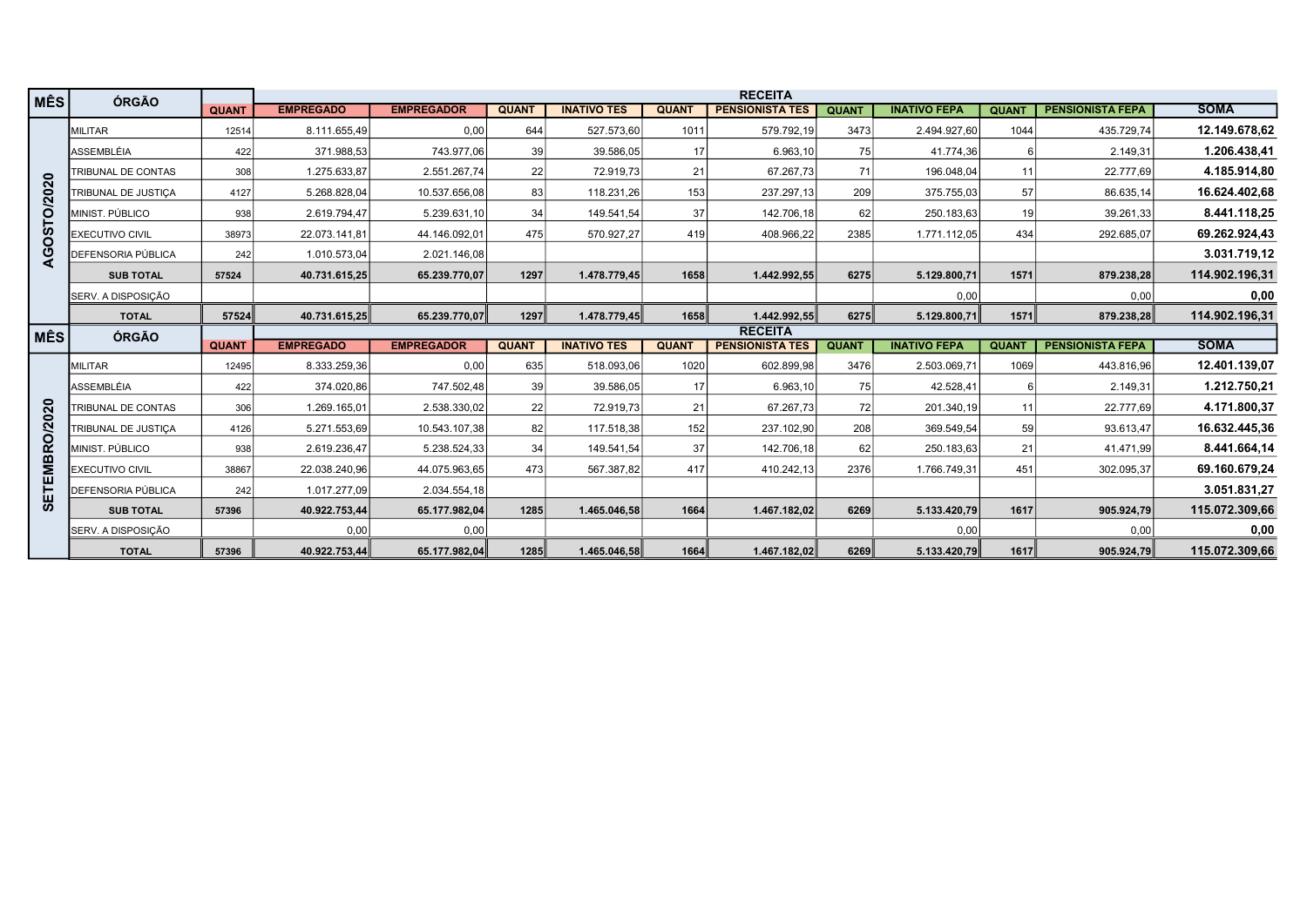| MÊS           | ÓRGÃO                      |              |                  |                   |              |                    |              | <b>RECEITA</b>         |              |                     |              |                         |                |
|---------------|----------------------------|--------------|------------------|-------------------|--------------|--------------------|--------------|------------------------|--------------|---------------------|--------------|-------------------------|----------------|
|               |                            | <b>QUANT</b> | <b>EMPREGADO</b> | <b>EMPREGADOR</b> | <b>QUANT</b> | <b>INATIVO TES</b> | <b>QUANT</b> | <b>PENSIONISTA TES</b> | <b>QUANT</b> | <b>INATIVO FEPA</b> | <b>QUANT</b> | <b>PENSIONISTA FEPA</b> | <b>SOMA</b>    |
|               | <b>IMILITAR</b>            | 12477        | 8.170.756,08     | 0,00              | 633          | 516.494,46         | 1024         | 596.445,02             | 3480         | 2.508.021,47        | 1083         | 448.085,93              | 12.239.802,96  |
|               | <b>ASSEMBLÉIA</b>          | 422          | 376.384,50       | 752.229,76        | 40           | 40.914,49          | 16           | 6.216,27               | 76           | 43.649,84           | 6            | 2.149,31                | 1.221.544,17   |
|               | TRIBUNAL DE CONTAS         | 306          | 1.267.261,69     | 2.534.523,38      | 21           | 66.249,87          | 21           | 67.267,73              | 72           | 201.340,19          | 11 I         | 22.777,69               | 4.159.420,55   |
|               | TRIBUNAL DE JUSTICA        | 4132         | 5.277.788,31     | 10.555.576,62     | 80           | 114.334,17         | 153          | 237.669,40             | 206          | 366.074,56          | 61           | 97.172,58               | 16.648.615,64  |
| OUTUBRO/2020  | MINIST. PÚBLICO            | 938          | 2.618.601,68     | 5.237.254,30      | 34           | 149.541,54         | 37           | 142.706,18             | 62           | 249.024,42          | 21           | 41.471,99               | 8.438.600,11   |
|               | <b>EXECUTIVO CIVIL</b>     | 38789        | 21.803.576,55    | 43.607.153,10     | 472          | 562.319,45         | 418          | 412.966,03             | 2399         | 1.773.023,27        | 458          | 303.323,03              | 68.462.361,43  |
|               | <b>IDEFENSORIA PÚBLICA</b> | 250          | 1.030.201,21     | 2.060.402,42      |              |                    |              |                        |              |                     |              |                         | 3.090.603,63   |
|               | <b>SUB TOTAL</b>           | 57314        | 40.544.570.02    | 64.747.139,58     | 1280         | 1.449.853.98       | 1669         | 1.463.270,63           | 6295         | 5.141.133,75        | 1640         | 914.980,53              | 114.260.948,49 |
|               | <b>SERV. A DISPOSIÇÃO</b>  |              |                  |                   |              |                    |              |                        |              | 0,00                |              | 0,00                    | 0,00           |
|               | <b>TOTAL</b>               | 57314        | 40.544.570.02    | 64.747.139.58     | 1280         | 1.449.853.98       | 1669         | 1.463.270.63           | 6295         | 5.141.133,75        | 1640         | 914.980,53              | 114.260.948.49 |
| MÊS           | ÓRGÃO                      |              |                  |                   |              |                    |              | <b>RECEITA</b>         |              |                     |              |                         |                |
|               |                            |              |                  |                   |              |                    |              |                        |              |                     |              |                         |                |
|               |                            | <b>QUANT</b> | <b>EMPREGADO</b> | <b>EMPREGADOR</b> | <b>QUANT</b> | <b>INATIVO TES</b> | <b>QUANT</b> | <b>PENSIONISTA TES</b> | <b>QUANT</b> | <b>INATIVO FEPA</b> | <b>QUANT</b> | <b>PENSIONISTA FEPA</b> | <b>SOMA</b>    |
|               | <b>MILITAR</b>             | 12459        | 8.031.310,13     | 0,00              | 631          | 515.251,30         | 1028         | 606.613,72             | 3554         | 2.568.588,45        | 1105         | 457.905,61              | 12.179.669,21  |
|               | ASSEMBLÉIA                 | 418          | 370.536,13       | 740.533,02        | 40           | 47.170,37          | 16           | 6.216,27               | <b>77</b>    | 43.979,34           |              | 2.149,31                | 1.210.584,44   |
|               | TRIBUNAL DE CONTAS         | 306          | 1.269.890,75     | 2.539.781,50      | 21           | 66.249.87          | 21           | 67.267.73              | 72           | 201.340,15          | 11           | 22.777.69               | 4.167.307,69   |
|               | TRIBUNAL DE JUSTICA        | 4146         | 5.308.359,43     | 10.616.718,86     | 80           | 114.334,14         | 153          | 237.669,40             | 206          | 366.074,48          | 61           | 97.172,58               | 16.740.328,89  |
|               | MINIST. PÚBLICO            | 936          | 2.622.490,26     | 5.245.040,60      | 34           | 149.541,54         | 37           | 142.706,18             | 63           | 249.172,24          | 21           | 41.471,99               | 8.450.422,81   |
|               | <b>EXECUTIVO CIVIL</b>     | 38766        | 22.055.343,92    | 44.109.071,06     | 471          | 561.273,38         | 417          | 411.816,31             | 2413         | 1.777.817,65        | 465          | 310.300,39              | 69.225.622,71  |
|               | <b>DEFENSORIA PÚBLICA</b>  | 250          | 1.025.024,67     | 2.050.049,34      |              |                    |              |                        |              |                     |              |                         | 3.075.074,01   |
| NOVEMBRO/2020 | <b>SUB TOTAL</b>           | 57281        | 40.682.955,29    | 65.301.194,38     | 1277         | 1.453.820,60       | 1672         | 1.472.289,61           | 6385         | 5.206.972,31        | 1669         | 931.777,57              | 115.049.009,76 |
|               | SERV. A DISPOSIÇÃO         |              |                  |                   |              |                    |              |                        |              | 0,00                |              | 0,00                    | 0,00           |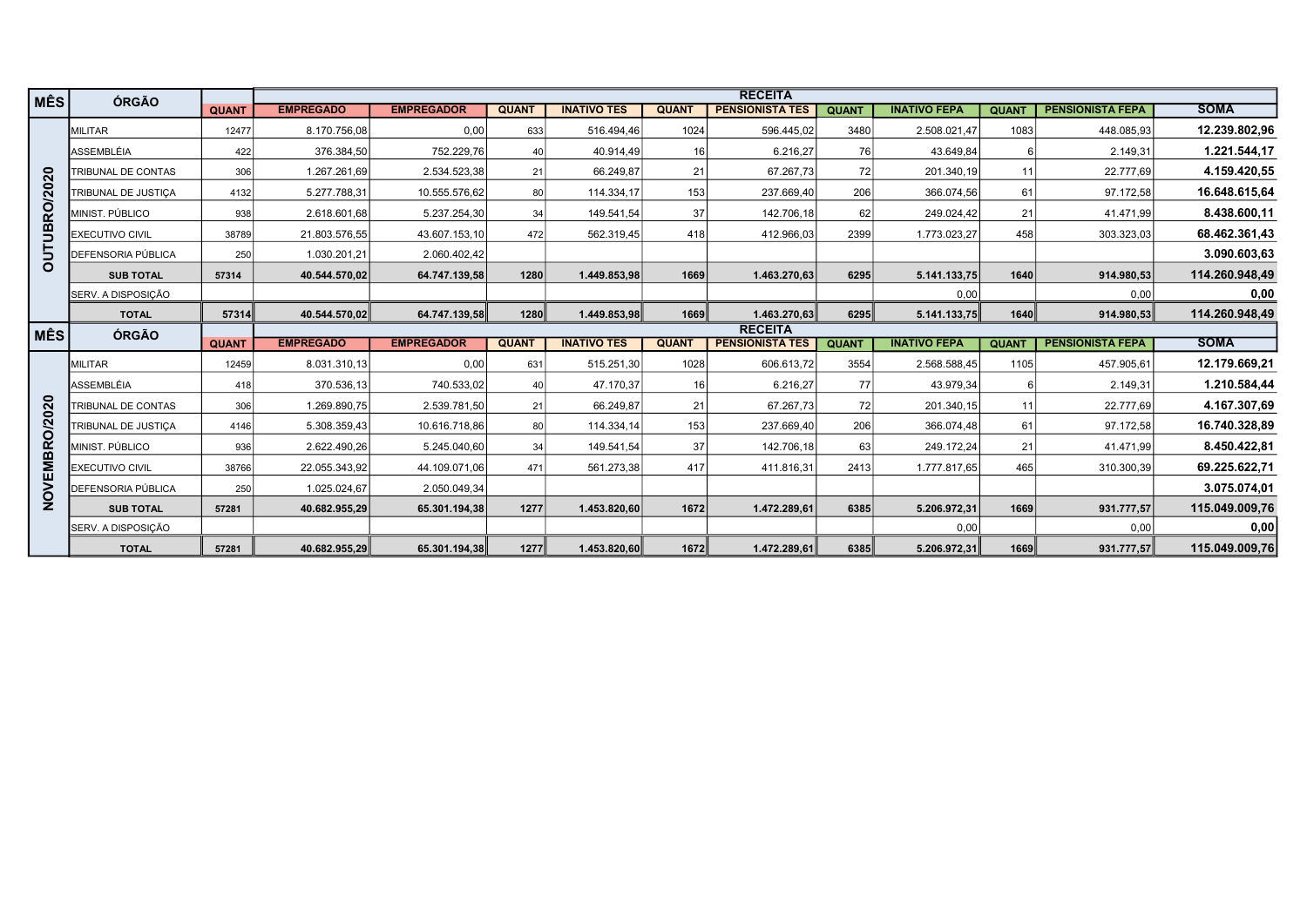| MÊS.                    | ÓRGÃO                  |              | <b>RECEITA</b>   |                   |              |                                   |              |                                                                                                              |              |                     |              |                         |                  |
|-------------------------|------------------------|--------------|------------------|-------------------|--------------|-----------------------------------|--------------|--------------------------------------------------------------------------------------------------------------|--------------|---------------------|--------------|-------------------------|------------------|
|                         |                        | <b>QUANT</b> | <b>EMPREGADO</b> | <b>EMPREGADOR</b> | <b>QUANT</b> | <b>INATIVO TES</b>                | <b>QUANT</b> | <b>PENSIONISTA TES</b>                                                                                       | <b>QUANT</b> | <b>INATIVO FEPA</b> | <b>QUANT</b> | <b>PENSIONISTA FEPA</b> | <b>SOMA</b>      |
|                         | MILITAR                | 12459        | 7.882.317,35     | 0,00              | 631          | 516.488,52                        | 1024         | 576.555,00                                                                                                   | 3554         | 2.506.941,86        | 1083         | 412.468,25              | 11.894.770,98    |
|                         | ASSEMBLÉIA             | 418          | 373.681,34       | 746.823,44        | 40           | 40.647,44                         | 16           | 6.216,27                                                                                                     | 77           | 42.546.64           | 6            | 2.149,31                | 1.212.064,44     |
| 2020                    | TRIBUNAL DE CONTAS     | 306          | 1.267.896,94     | 2.538.875,68      | 21           | 66.249.87                         | 21           | 67.267,73                                                                                                    | 72           | 201.340,19          | 11           | 22.777,69               | 4.164.408.10     |
|                         | TRIBUNAL DE JUSTICA    | 4167         | 5.270.502,25     | 10.541.004,50     | 80           | 114.334,14                        | 153          | 237.669,40                                                                                                   | 206          | 366.074,48          | 61           | 97.172,58               | 16.626.757.35    |
| RIO                     | MINIST. PÚBLICO        | 936          | 2.620.881,62     | 5.241.821,87      | 34           | 149.541,54                        | 37           | 142.706,18                                                                                                   | 63           | 249.024,42          | 21           | 41.471,99               | 8.445.447,62     |
| ₹                       | <b>EXECUTIVO CIVIL</b> | 39408        | 22.178.146,28    | 43.597.461,68     | 471          | 560.107,23                        | 417          | 412.966,03                                                                                                   | 2413         | 1.768.344,42        | 465          | 303.323,03              | 68.820.348,67    |
| ဖာ                      | DEFENSORIA PÚBLICA     | 250          | 993.688,18       | 1.987.376,36      |              |                                   |              |                                                                                                              |              |                     |              |                         | 2.981.064.54     |
| ೢ                       | <b>SUB TOTAL</b>       | 57944        | 40.587.113,96    | 64.653.363,53     | 1277         | 1.447.368,74                      | 1668         | 1.443.380,61                                                                                                 | 6385         | 5.134.272,01        | 1647         | 879.362,85              | 114.144.861,70   |
|                         | SERV. A DISPOSIÇÃO     |              |                  |                   |              |                                   |              |                                                                                                              |              | 0,00                |              | 0,00                    | 0,00             |
|                         | <b>TOTAL</b>           | 57944        | 40.587.113,96    | 64.653.363,53     | 1277         | 1.447.368,74                      | 1668         | 1.443.380,61                                                                                                 | 6385         | 5.134.272,01        | 1647         | 879.362,85              | 114.144.861,70   |
| ∣ MÊS                   | <b>ÓRGÃO</b>           |              |                  |                   |              |                                   |              | <b>RECEITA</b>                                                                                               |              |                     |              |                         |                  |
|                         |                        | <b>QUANT</b> | <b>EMPREGADO</b> | <b>EMPREGADOR</b> | <b>QUANT</b> | <b>INATIVO TES</b>                | <b>QUANT</b> | <b>PENSIONISTA TES</b>                                                                                       | <b>QUANT</b> | <b>INATIVO FEPA</b> | <b>QUANT</b> | <b>PENSIONISTA FEPA</b> | <b>SOMA</b>      |
|                         | <b>MILITAR</b>         | 12494        | 8.544.151,13     | 0,00              | 628          | 513.356,30                        | 1027         | 597.697,43                                                                                                   | 3585         | 2.594.514,56        | 1123         | 474.602,64              | 12.724.322,06    |
|                         | ASSEMBLÉIA             | 418          | 373.388,17       | 746.237,10        | 45           | 56.975,19                         | 18           | 8.077,17                                                                                                     | 83           | 50.328,49           |              | 3.503,22                | 1.238.509,34     |
|                         | TRIBUNAL DE CONTAS     | 306          | 1.269.707,82     | 2.539.415,64      | 21           | 75.005,90                         | 22           | 76.603,57                                                                                                    | 73           | 212.476,04          | 11           | 25.042,28               | 4.198.251,25     |
| RO/2020                 | TRIBUNAL DE JUSTICA    | 4168         | 5.332.273,05     | 10.664.546,10     | 88           | 129.816,21                        | 161          | 259.945,80                                                                                                   | 214          | 399.615,15          | 66           | 109.523,17              | 16.895.719,48    |
|                         | MINIST. PÚBLICO        | 936          | 2.647.710,63     | 5.295.478,12      | 34           | 172.725,73                        | 37           | 163.674,86                                                                                                   | 65           | 272.400,38          | 21           | 41.471,99               | 8.593.461.71     |
| EMBI                    | <b>EXECUTIVO CIVIL</b> | 38708        | 22.547.913,08    | 45.095.826,16     | 526          | 662.818,89                        | 461          | 472.235,96                                                                                                   | 2603         | 2.000.972,91        | 504          | 351.673,42              | 71.131.440,42    |
| $\overline{\mathbf{z}}$ | DEFENSORIA PÚBLICA     | 250          | 1.025.024,67     | 2.050.049,34      |              |                                   |              |                                                                                                              |              |                     |              |                         | 3.075.074,01     |
| $\overline{\mathbf{a}}$ | <b>SUB TOTAL</b>       | 57280        | 41.740.168,55    | 66.391.552,46     | 1342         | 1.610.698,22                      | 1726         | 1.578.234,79                                                                                                 | 6623         | 5.530.307,53        | 1732         | 1.005.816,72            | 117.856.778,27   |
|                         | SERV. A DISPOSIÇÃO     |              |                  |                   |              |                                   |              |                                                                                                              |              |                     |              |                         | 0,00             |
|                         | <b>TOTAL</b>           | 57280        | 41.740.168,55    | 66.391.552.46     | 1342         | 1.610.698,22                      | 1726         | 1.578.234,79                                                                                                 | 6623         | 5.530.307,53        | 1732         | 1.005.816,72            | 117.856.778,27   |
|                         |                        |              |                  |                   |              | RECEITA - COMPETÊNCIA / FEPA 2020 |              | INSTITUTO DE PREVIDENCIA DO ESTADO DO MARANHÃO - IPREV MA<br>FUNDO ESTADUAL DE PENSÃO E APOSENTADORIA - FEPA |              |                     |              |                         |                  |
|                         | <b>TOTAL GERAL</b>     |              |                  |                   |              |                                   |              | <b>RECEITA</b>                                                                                               |              |                     |              |                         |                  |
|                         |                        | <b>QUANT</b> | <b>EMPREGADO</b> | <b>EMPREGADOR</b> | <b>QUANT</b> | <b>INATIVO TES</b>                | <b>QUANT</b> | <b>PENSIONISTA TES</b>                                                                                       | <b>QUANT</b> | <b>INATIVO FEPA</b> | <b>QUANT</b> | <b>PENSIONISTA FEPA</b> | <b>SOMA</b>      |
|                         | <b>SUBTOTAL</b>        | 754952       | 525.653.449,38   | 822.105.999,09    | 16327        | 17.867.404,52                     | 20230        | 17.265.894,55                                                                                                | 79238        | 60.812.262,01       | 18720        | 10.252.176,94           | 1.453.957.186,49 |
|                         | SERV. A DISPOSIÇÃO     |              | 0,00             | 0,00              | $\Omega$     | 0,00                              |              | 0,00                                                                                                         |              | 0,00                |              | 0,00                    | 0,00             |
|                         | <b>TOTAL GERAL</b>     | 754952       | 525.653.449,38   | 822.105.999,09    | 16327        | 17.867.404,52                     | 20230        | 17.265.894,55                                                                                                | 79238        | 60.812.262,01       | 18720        | 10.252.176,94           | 1.453.957.186,49 |

## INSTITUTO DE PREVIDENCIA DO ESTADO DO MARANHÃO - IPREV MA FUNDO ESTADUAL DE PENSÃO E APOSENTADORIA - FEPA RECEITA - COMPETÊNCIA / FEPA 2020

| <b>TOTAL GERAL</b> |              |                  |                   |              |                    |              | <b>RECEITA</b>         |              |                     |                |                         |                  |
|--------------------|--------------|------------------|-------------------|--------------|--------------------|--------------|------------------------|--------------|---------------------|----------------|-------------------------|------------------|
|                    | <b>QUANT</b> | <b>EMPREGADO</b> | <b>EMPREGADOR</b> | <b>QUANT</b> | <b>INATIVO TES</b> | <b>QUANT</b> | <b>PENSIONISTA TES</b> | <b>QUANT</b> | <b>INATIVO FEPA</b> | <b>QUANT</b>   | <b>PENSIONISTA FEPA</b> | <b>SOMA</b>      |
| <b>SUBTOTAL</b>    | 754952       | 525.653.449.38   | 822.105.999.09    | 16327        | 17.867.404.52      | 20230        | 17.265.894.55          | 79238        | 60.812.262.01       | 18720          | 10.252.176.94           | 1.453.957.186.49 |
| SERV. A DISPOSICÃO |              | 0.00             | 0,00              |              | 0.00               |              | 0,00                   |              | 0,00                |                | 0.00                    | 0,00             |
| <b>TOTAL GERAL</b> | 754952       | 525.653.449.38   | 822.105.999.09    | 16327        | 17.867.404.52      | 20230        | 17.265.894.55          | 79238        | 60.812.262.01       | 18720 <b>1</b> | 10.252.176.94           | 1.453.957.186,49 |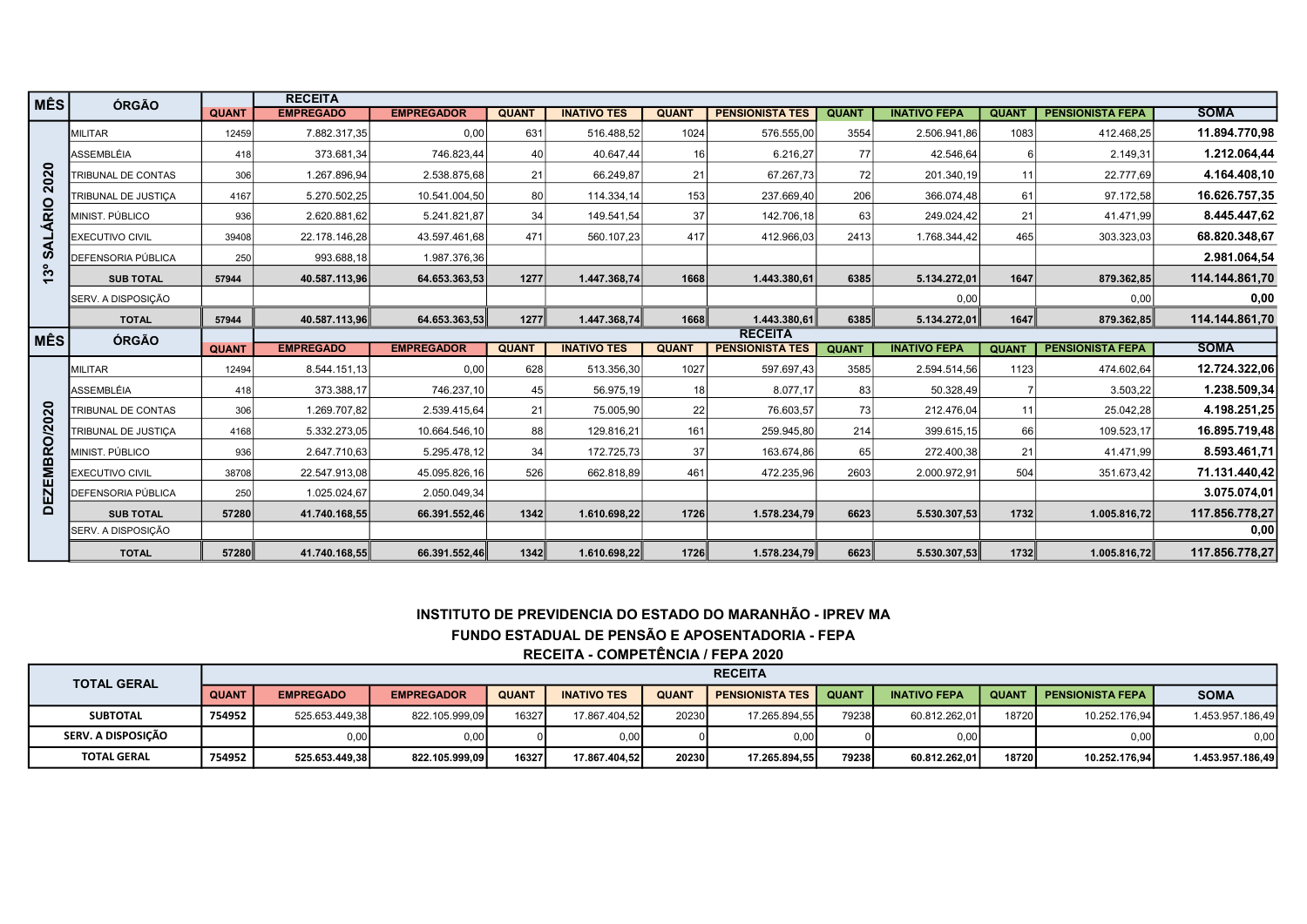## INSTITUTO DE PREVIDENCIA DO ESTADO DO MARANHÃO - IPREV MA FUNDO ESTADUAL DE PENSÃO E APOSENTADORIA - FEPA DESPESA - COMPETÊNCIA / FEPA 2020

| <b>MÊS</b>    | ÓRGÃO                  |              |                    | <b>DESPESA FEPA</b> |                    |                |              |                    | <b>DESPESA TESOURO</b> |                    |               |
|---------------|------------------------|--------------|--------------------|---------------------|--------------------|----------------|--------------|--------------------|------------------------|--------------------|---------------|
|               |                        | <b>QUANT</b> | <b>APOSENTADOS</b> | <b>QUANT</b>        | <b>PENSIONISTA</b> | <b>SOMA</b>    | <b>QUANT</b> | <b>APOSENTADOS</b> | <b>QUANT</b>           | <b>PENSIONISTA</b> | <b>SOMA</b>   |
|               | <b>MILITAR</b>         | 3454         | 26.155.902,66      | 1045                | 3.945.125,24       | 30.101.027,90  | 676          | 5.889.777.27       | 953                    | 5.414.864,49       | 11.304.641,76 |
|               | ASSEMBLÉIA             | 143          | 1.022.654,79       | 47                  | 175.806,40         | 1.198.461,19   | 52           | 648.123.64         | 49                     | 264.687,22         | 912.810,86    |
|               | TRIBUNAL DE CONTAS     | 69           | 1.536.730,51       | 17                  | 208.808,87         | 1.745.539,38   | 27           | 648.862,99         | 28                     | 585.740,79         | 1.234.603,78  |
|               | TRIBUNAL DE JUSTIÇA    | 305          | 4.147.276,94       | 113                 | 1.037.696,23       | 5.184.973,17   | 124          | 1.533.036,52       | 224                    | 2.803.854,66       | 4.336.891,18  |
| ANEIRO/2020   | MINIST, PÚBLICO        | 71           | 1.992.813,01       | 35                  | 365.978,59         | 2.358.791,60   | 35           | 1.198.705,22       | 43,00                  | 1.091.465,19       | 2.290.170,41  |
|               | <b>EXECUTIVO CIVIL</b> | 26243        | 95.548.684,28      | 4794                | 13.476.579,06      | 109.025.263,34 | 3597         | 15.566.384,53      | 2731                   | 10.811.319,26      | 26.377.703,79 |
|               | DEFENSORIA PÚBLICA     |              |                    |                     |                    | 0,00           |              |                    |                        |                    | 0,00          |
| ⇒             | <b>SUB TOTAL</b>       | 30285        | 130.404.062,19     | 6051                | 19.209.994.39      | 149.614.056,58 | 4511         | 25.484.890,17      | 4028                   | 20.971.931.61      | 46.456.821,78 |
|               | SERV. A DISPOSIÇÃO     |              | 0,00               |                     | 0,00               | 0,00           |              | 0,00               |                        |                    | 0,00          |
|               | <b>TOTAL</b>           | 30285        | 130.404.062.19     | 6051                | 19.209.994,39      | 149.614.056,58 | 4511         | 25.484.890.17      | 4028                   | 20.971.931.61      | 46.456.821,78 |
| <b>MÊS</b>    | ÓRGÃO                  |              |                    | <b>DESPESA FEPA</b> |                    |                |              |                    | <b>DESPESA TESOURO</b> |                    |               |
|               |                        | <b>QUANT</b> | <b>APOSENTADOS</b> | <b>QUANT</b>        | <b>PENSIONISTA</b> | <b>SOMA</b>    | <b>QUANT</b> | <b>APOSENTADOS</b> | <b>QUANT</b>           | <b>PENSIONISTA</b> | <b>SOMA</b>   |
|               | <b>MILITAR</b>         | 3454         | 26.101.612,21      | 1041                | 4.216.824,32       | 30.318.436,53  | 670          | 5.808.404,69       | 952                    | 5.552.035,28       | 11.360.439,97 |
| $\bullet$     | <b>ASSEMBLÉIA</b>      | 143          | 1.025.850,62       | 47                  | 186.191,67         | 1.212.042,29   | 52           | 648.135,64         | 49                     | 272.678,92         | 920.814,56    |
|               | TRIBUNAL DE CONTAS     | 70           | 1.566.240,66       | 17                  | 220.820,13         | 1.787.060.79   | 27           | 648.862,99         | 28                     | 605.539,65         | 1.254.402,64  |
|               | TRIBUNAL DE JUSTICA    | 304          | 4.150.072,00       | 115                 | 1.114.917,76       | 5.264.989.76   | 124          | 1.537.189,86       | 224                    | 2.868.631,29       | 4.405.821,15  |
|               | MINIST, PÚBLICO        | 71           | 1.993.877,13       | 35                  | 392.028,47         | 2.385.905,60   | 34           | 1.198.711,22       | 43                     | 1.127.556,95       | 2.326.268,17  |
|               | <b>EXECUTIVO CIVIL</b> | 26507        | 101.071.477,36     | 4790                | 14.405.119,69      | 115.476.597,05 | 3608         | 16.149.473,88      | 2729                   | 11.165.660,61      | 27.315.134,49 |
| FEVEREIRO/202 | DEFENSORIA PÚBLICA     |              |                    |                     |                    | 0,00           |              |                    |                        |                    | 0,00          |
|               |                        |              | 135.909.129,98     | 6045                | 20.535.902,04      | 156.445.032,02 | 4515         | 25.990.778,28      | 4025                   | 21.592.102,70      | 47.582.880,98 |
|               | <b>SUB TOTAL</b>       | 30549        |                    |                     |                    |                |              |                    |                        |                    |               |
|               | SERV. A DISPOSIÇÃO     |              | 0,00               |                     | 0,00               | 0,00           |              | 0,00               |                        | 0,00               | 0,00          |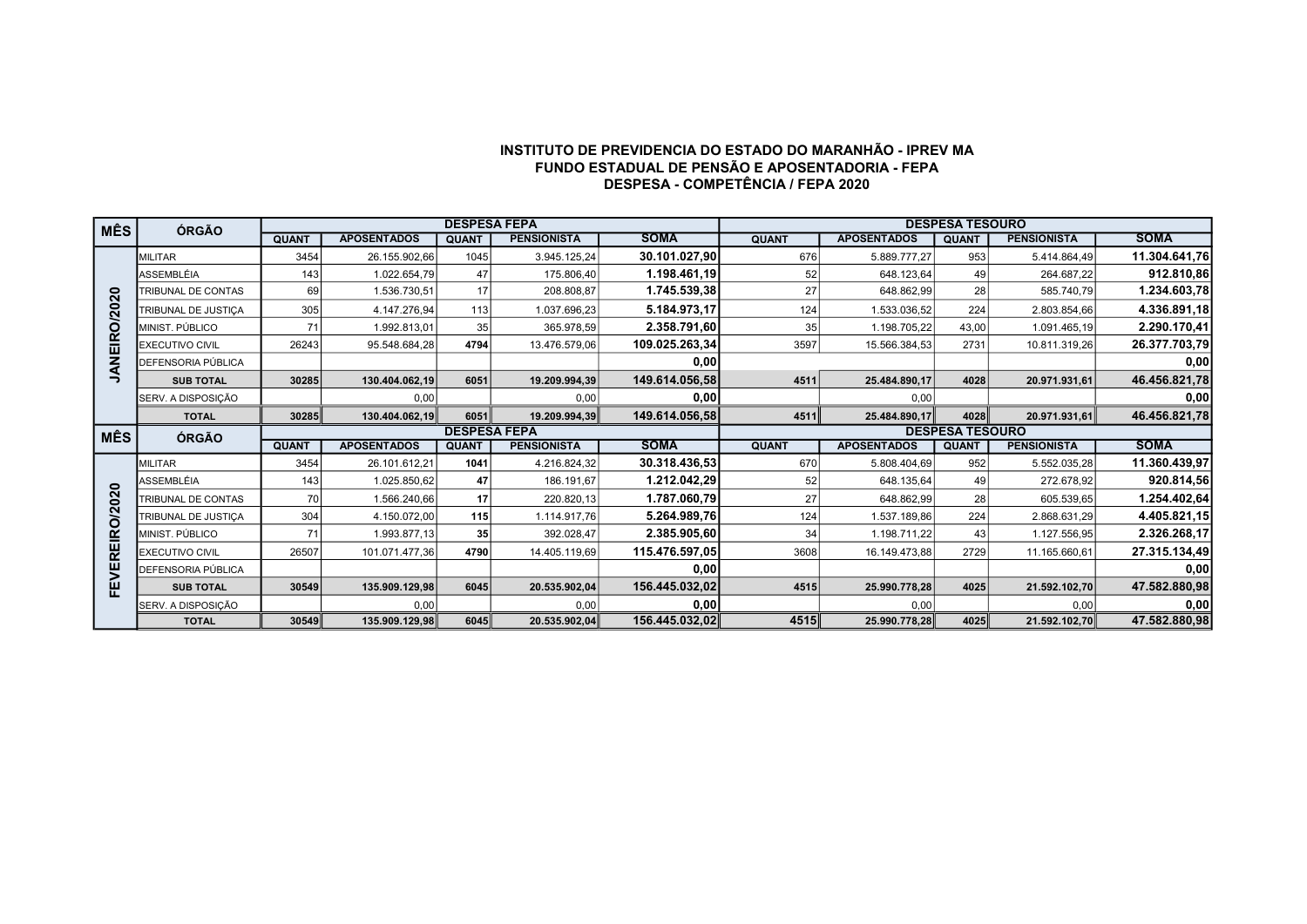| <b>MÊS</b>        | ÓRGÃO                       |              |                    |                     | <b>DESPESA FEPA</b> |                |              |                    | <b>DESPESA TESOURO</b> |                    |               |
|-------------------|-----------------------------|--------------|--------------------|---------------------|---------------------|----------------|--------------|--------------------|------------------------|--------------------|---------------|
|                   |                             | <b>QUANT</b> | <b>APOSENTADOS</b> | <b>QUANT</b>        | <b>PENSIONISTA</b>  | <b>SOMA</b>    | <b>QUANT</b> | <b>APOSENTADOS</b> | <b>QUANT</b>           | <b>PENSIONISTA</b> | <b>SOMA</b>   |
|                   | <b>MILITAR</b>              | 3459         | 26.147.707.81      | 1015                | 3.953.847.44        | 30.101.555.25  | 668          | 5.798.976.55       | 1009                   | 5.814.728,65       | 11.613.705,20 |
|                   | ASSEMBLÉIA                  | 145          | 1.038.923,94       | 47                  | 181.023,77          | 1.219.947,71   | 52           | 648.135,64         | 49                     | 268.695,07         | 916.830,71    |
|                   | TRIBUNAL DE CONTAS          | 70           | 1.553.351,71       | 17                  | 214.814,50          | 1.768.166,21   | 27           | 648.862,99         | 28                     | 595.639,77         | 1.244.502,76  |
|                   | TRIBUNAL DE JUSTICA         | 304          | 4.147.125,09       | 116                 | 1.109.595,76        | 5.256.720.85   | 124          | 1.534.810,49       | 224                    | 2.856.404,09       | 4.391.214,58  |
|                   | MINIST. PÚBLICO             | 70           | 1.957.896,38       | 34                  | 379.027,53          | 2.336.923,91   | 35           | 1.198.711,22       | 43                     | 1.109.529,07       | 2.308.240,29  |
| <b>MARÇO/2020</b> | <b>EXECUTIVO CIVIL</b>      | 26832        | 102.336.144,41     | 4822                | 14.176.351,87       | 116.512.496,28 | 3588         | 16.120.520,95      | 2659                   | 10.700.303,72      | 26.820.824,67 |
|                   | <b>DEFENSORIA PÚBLICA</b>   |              |                    |                     |                     | 0,00           |              |                    |                        |                    | 0,00          |
|                   | <b>SUB TOTAL</b>            | 30880        | 137.181.149.34     | 6051                | 20.014.660.87       | 157.195.810.21 | 4494         | 25.950.017.84      | 4012                   | 21.345.300,37      | 47.295.318,21 |
|                   | SERV. A DISPOSIÇÃO          |              | 0,00               |                     | 0,00                | 0,00           |              | 0,00               |                        | 0,00               | 0,00          |
|                   | <b>TOTAL</b>                | 30880        | 137.181.149,34     | 6051                | 20.014.660.87       | 157.195.810.21 | 4494         | 25.950.017,84      | 4012                   | 21.345.300,37      | 47.295.318,21 |
| <b>MÊS</b>        | <b>ÓRGÃO</b>                |              |                    | <b>DESPESA FEPA</b> |                     |                |              |                    | <b>DESPESA TESOURO</b> |                    |               |
|                   |                             | <b>QUANT</b> | <b>APOSENTADOS</b> | <b>QUANT</b>        | <b>PENSIONISTA</b>  | <b>SOMA</b>    | <b>QUANT</b> | <b>APOSENTADOS</b> | <b>QUANT</b>           | <b>PENSIONISTA</b> | <b>SOMA</b>   |
|                   | <b>MILITAR</b>              | 3459         | 26.122.378,69      | 1011                | 3.949.905,18        | 30.072.283,87  | 666          | 5.783.543,93       | 1009                   | 5.808.942,94       | 11.592.486,87 |
|                   | ASSEMBLÉIA                  | 148          | 1.058.400,00       | 47                  | 181.023,77          | 1.239.423,77   | 52           | 648.135,64         | 49                     | 268.695,07         | 916.830,71    |
|                   | TRIBUNAL DE CONTAS          | 73           | 1.682.397,26       | 17 <sup>1</sup>     | 216.837,31          | 1.899.234.57   | 27           | 678.738,45         | 28                     | 596.401,98         | 1.275.140,43  |
|                   | TRIBUNAL DE JUSTICA         | 305          | 4.156.310,41       | 116                 | 1.109.595,76        | 5.265.906,17   | 124          | 1.534.810,49       | 223                    | 2.834.318,13       | 4.369.128,62  |
| ABRIL/2020        | MINIST, PÚBLICO             | 69           | 1.922.434,10       | 34                  | 379.027,53          | 2.301.461.63   | 35           | 1.198.711,22       | 43                     | 1.109.529,07       | 2.308.240,29  |
|                   | <b>EXECUTIVO CIVIL</b>      | 26965        | 102.927.308,95     | 4831                | 14.225.647,62       | 117.152.956,57 | 3560         | 16.056.301,36      | 2654                   | 10.691.421,17      | 26.747.722,53 |
|                   | <b>I</b> DEFENSORIA PÚBLICA |              |                    |                     |                     | 0,00           |              |                    |                        |                    | 0,00          |
|                   | <b>SUB TOTAL</b>            | 31019        | 137.869.229,41     | 6056                | 20.062.037,17       | 157.931.266,58 | 4464         | 25.900.241,09      | 4006                   | 21.309.308,36      | 47.209.549,45 |
|                   | SERV. A DISPOSIÇÃO          |              | 0,00               |                     | 0,00                | 0,00           |              | 0,00               |                        | 0,00               | 0,00          |
|                   | <b>TOTAL</b>                | 31019        | 137.869.229,41     | 6056                | 20.062.037,17       | 157.931.266,58 | 4464         | 25.900.241,09      | 4006                   | 21.309.308,36      | 47.209.549,45 |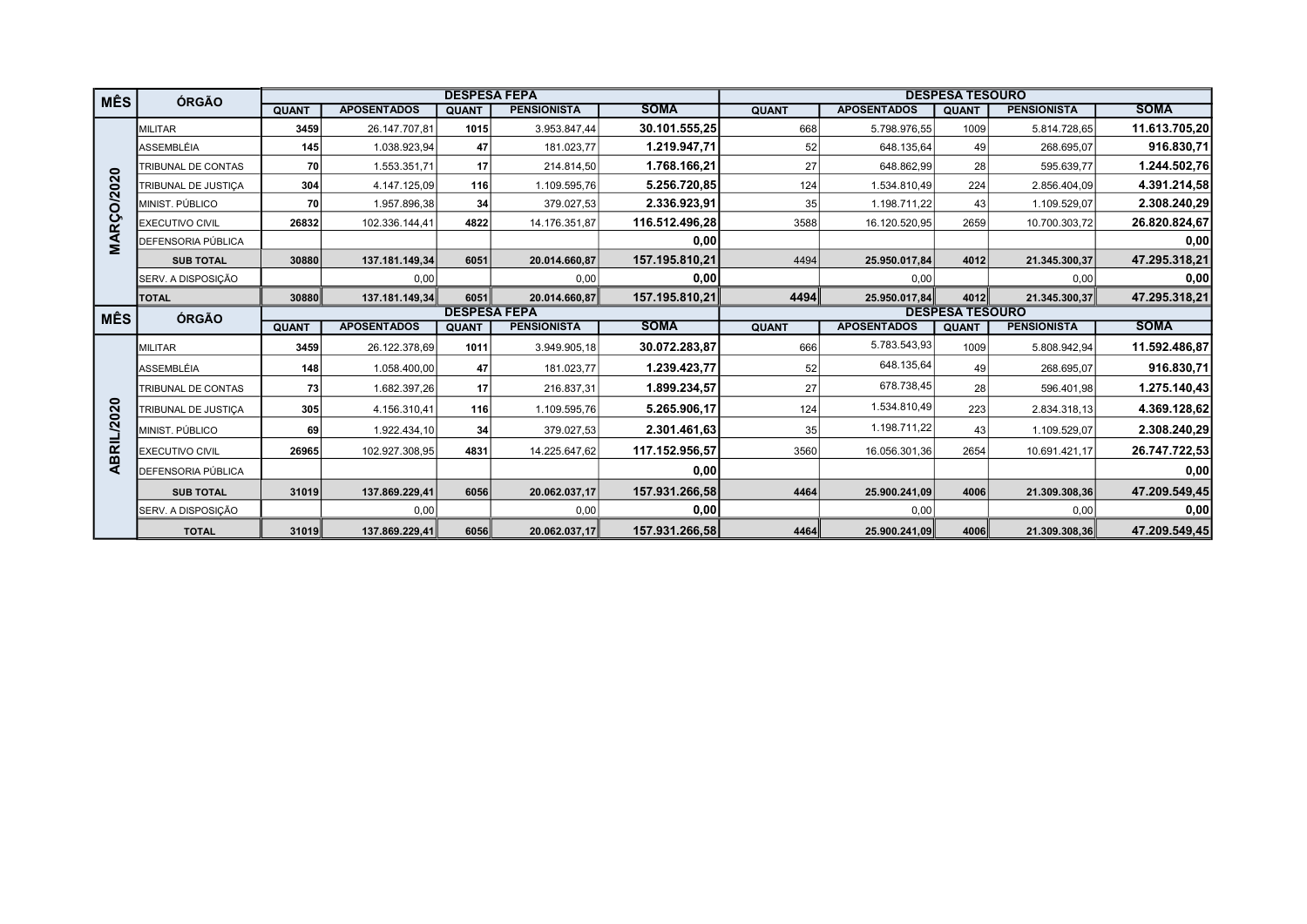| <b>MÊS</b>                    | ÓRGÃO                  |              |                    |                     | <b>DESPESA FEPA</b> |                |              |                    | <b>DESPESA TESOURO</b> |                    |               |
|-------------------------------|------------------------|--------------|--------------------|---------------------|---------------------|----------------|--------------|--------------------|------------------------|--------------------|---------------|
|                               |                        | <b>QUANT</b> | <b>APOSENTADOS</b> | <b>QUANT</b>        | <b>PENSIONISTA</b>  | <b>SOMA</b>    | <b>QUANT</b> | <b>APOSENTADOS</b> | <b>QUANT</b>           | <b>PENSIONISTA</b> | <b>SOMA</b>   |
|                               | <b>MILITAR</b>         | 3483         | 26.316.297,74      | 1000                | 3.940.011,41        | 30.256.309,15  | 657          | 5.703.633,06       | 1007                   | 5.811.069,63       | 11.514.702,69 |
|                               | ASSEMBLÉIA             | 148          | 1.061.261,31       | 47                  | 178.990,64          | 1.240.251.95   | 52           | 648.135,64         | 49                     | 268.695,07         | 916.830,71    |
|                               | TRIBUNAL DE CONTAS     | 73           | 1.682.397,26       | 17                  | 216.837,31          | 1.899.234,57   | 27           | 678.738,45         | 28                     | 596.401,98         | 1.275.140,43  |
|                               | TRIBUNAL DE JUSTICA    | 304          | 4.120.846,72       | 117                 | 1.124.901,56        | 5.245.748,28   | 122          | 1.524.707,96       | 223                    | 2.834.318,13       | 4.359.026,09  |
|                               | MINIST, PÚBLICO        | 69           | 1.922.434,10       | 34                  | 379.027,53          | 2.301.461.63   | 35           | 1.198.711,22       | 43                     | 1.109.529,07       | 2.308.240,29  |
| <b>MAIO/2020</b>              | <b>EXECUTIVO CIVIL</b> | 27074        | 103.317.525,78     | 4846                | 14.515.430,96       | 117.832.956,74 | 3530         | 15.982.645,84      | 2645                   | 10.604.418,07      | 26.587.063,91 |
|                               | DEFENSORIA PÚBLICA     |              |                    |                     |                     | 0,00           |              |                    |                        |                    | 0,00          |
|                               | <b>SUB TOTAL</b>       | 31151        | 138.420.762,91     | 6061                | 20.355.199,41       | 158.775.962,32 | 4423         | 25.736.572,17      | 3995                   | 21.224.431,95      | 46.961.004,12 |
|                               | SERV. A DISPOSIÇÃO     |              | 0,00               |                     | 0,00                | 0,00           |              | 0,00               |                        | 0,00               | 0,00          |
|                               | <b>TOTAL</b>           | 31151        | 138.420.762,91     | 6061                | 20.355.199,41       | 158.775.962,32 | 4423         | 25.736.572,17      | 3995                   | 21.224.431,95      | 46.961.004,12 |
| <b>MÊS</b>                    | ÓRGÃO                  |              |                    | <b>DESPESA FEPA</b> |                     |                |              |                    | <b>DESPESA TESOURO</b> |                    |               |
|                               |                        | <b>QUANT</b> | <b>APOSENTADOS</b> | <b>QUANT</b>        | <b>PENSIONISTA</b>  | <b>SOMA</b>    | <b>QUANT</b> | <b>APOSENTADOS</b> | <b>QUANT</b>           | <b>PENSIONISTA</b> | <b>SOMA</b>   |
|                               | <b>MILITAR</b>         | 3455         | 13.002.941,09      | 1000                | 1.983.231,81        | 14.986.172,90  | 650          | 2.798.837,61       | 1007                   | 2.907.673,56       | 5.706.511,17  |
|                               | ASSEMBLÉIA             | 148          | 527.999,41         | 46                  | 91.034,48           | 619.033,89     | 52           | 320.556,23         | 47                     | 123.224,12         | 443.780,35    |
|                               | TRIBUNAL DE CONTAS     | 72           | 831.388,05         | 17                  | 108.861,13          | 940.249,18     | 26           | 331.818,52         | 27                     | 280.469,92         | 612.288,44    |
| $\overline{20}$               | TRIBUNAL DE JUSTICA    | 308          | 2.085.604,13       | 118                 | 561.216,12          | 2.646.820,25   | 120          | 741.834,21         | 221                    | 1.399.517,85       | 2.141.352,06  |
| $\overline{20}$               | MINIST. PÚBLICO        | 69           | 948.288,91         | 34                  | 189.805,85          | 1.138.094,76   | 35           | 599.353,49         | 43                     | 537.207,63         | 1.136.561,12  |
| $\overline{\phantom{0}}$<br>ೢ | <b>EXECUTIVO CIVIL</b> | 27161        | 51.915.303,22      | 4831                | 7.099.243,89        | 59.014.547,11  | 3514         | 7.985.809,67       | 2642                   | 5.282.494,23       | 13.268.303,90 |
| $\mathbf{\tau}$               | DEFENSORIA PÚBLICA     |              |                    |                     |                     | 0,00           |              |                    |                        |                    | 0,00          |
|                               | <b>SUB TOTAL</b>       | 31213        | 69.311.524,81      | 6046                | 10.033.393,28       | 79.344.918,09  | 4397         | 12.778.209,73      | 3987                   | 10.530.587,31      | 23.308.797,04 |
|                               | SERV. A DISPOSIÇÃO     |              | 0,00               |                     | 0,00                | 0,00           |              | 0,00               |                        | 0,00               | 0,00          |
|                               | <b>TOTAL</b>           | 31213        | 69.311.524,81      | 6046                | 10.033.393,28       | 79.344.918,09  | 4397         | 12.778.209,73      | 3987                   | 10.530.587,31      | 23.308.797,04 |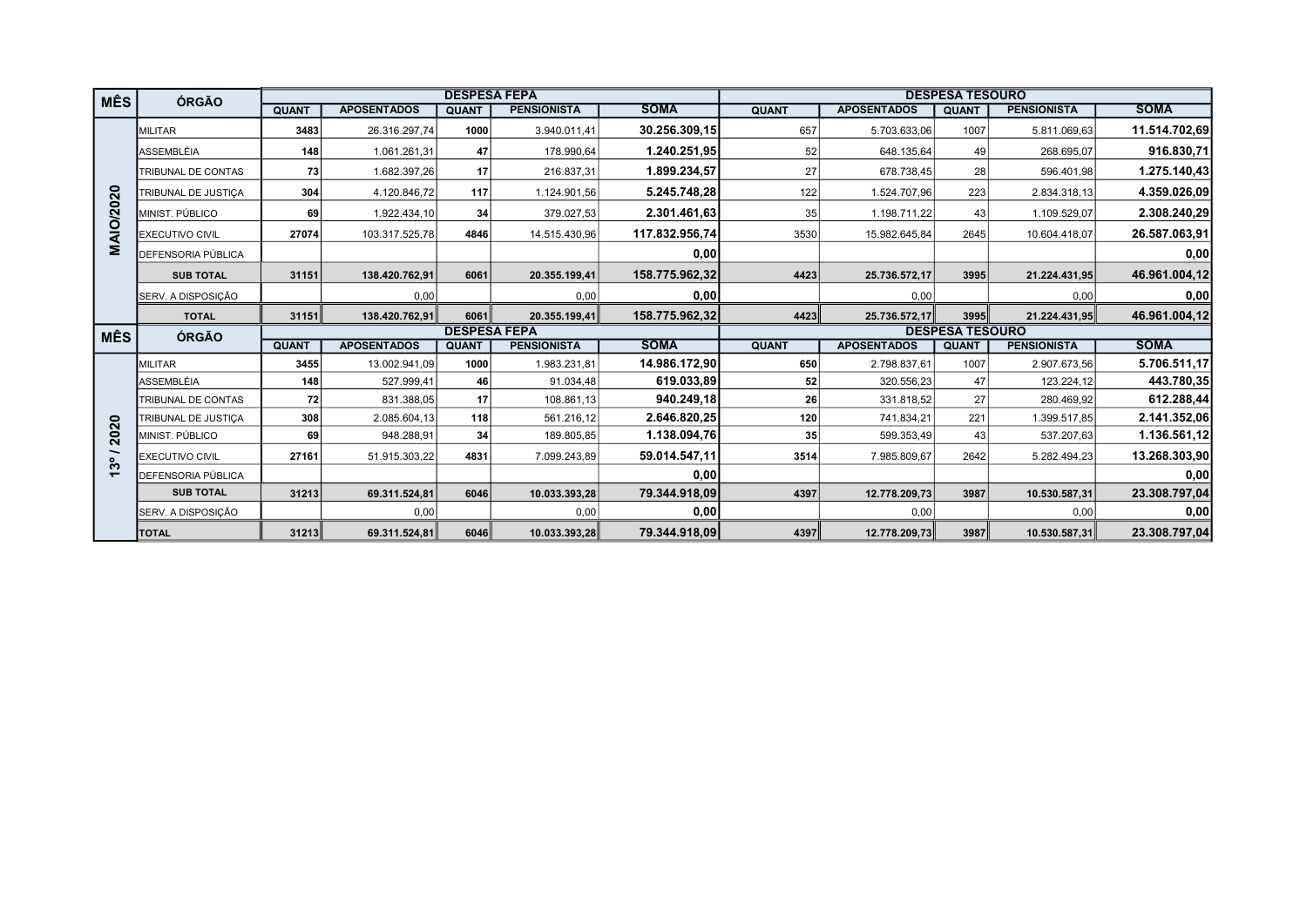| <b>MÊS</b> | ÓRGÃO                  |              |                    | <b>DESPESA FEPA</b> |                    |                |              |                    | <b>DESPESA TESOURO</b> |                    |                                            |
|------------|------------------------|--------------|--------------------|---------------------|--------------------|----------------|--------------|--------------------|------------------------|--------------------|--------------------------------------------|
|            |                        | <b>QUANT</b> | <b>APOSENTADOS</b> | <b>QUANT</b>        | <b>PENSIONISTA</b> | <b>SOMA</b>    | <b>QUANT</b> | <b>APOSENTADOS</b> | <b>QUANT</b>           | <b>PENSIONISTA</b> | <b>SOMA</b>                                |
|            | <b>MILITAR</b>         | 3474         | 26.234.090,01      | 1000                | 4.007.074,56       | 30.241.164,57  | 648          | 5.589.557,19       | 1000                   | 5.767.654,86       | 11.357.212,05                              |
|            | ASSEMBLÉIA             | 148          | 1.061.261,31       | 46                  | 181.023,76         | 1.242.285,07   | 52           | 648.135,64         | 48                     | 257.329,64         | 905.465,28                                 |
|            | TRIBUNAL DE CONTAS     | 72           | 1.662.778,01       | 117                 | 216.837,31         | 1.879.615,32   | 26           | 664.092,39         | 28                     | 596.401,98         | 1.260.494,37                               |
|            | TRIBUNAL DE JUSTIÇA    | 308          | 4.202.385,53       | 117                 | 1.152.960,76       | 5.355.346,29   | 119          | 1.506.341,07       | 221                    | 2.793.834,03       | 4.300.175,10                               |
| JUNHO/2020 | MINIST. PÚBLICO        | 70           | 1.969.686,77       | 34                  | 379.027,53         | 2.348.714,30   | 35           | 1.198.711,22       | 44                     | 1.129.469,74       | 2.328.180,96                               |
|            | <b>EXECUTIVO CIVIL</b> | 27126        | 103.599.719,49     | 4824                | 14.277.462,98      | 117.877.182,47 | 3494         | 15.802.474,72      | 2624                   | 10.526.988,31      | 26.329.463,03                              |
|            | DEFENSORIA PÚBLICA     |              |                    |                     |                    | 0,00           |              |                    |                        |                    | 0,00                                       |
|            | <b>SUB TOTAL</b>       | 31198        | 138.729.921,12     | 6138                | 20.214.386,90      | 158.944.308,02 | 4374         | 25.409.312,23      | 3965                   | 21.071.678,56      | 46.480.990,79                              |
|            | SERV. A DISPOSIÇÃO     |              | 0.00               |                     | 0.00               | 0,00           |              | 0,00               |                        | 0.00               | 0,00                                       |
|            | <b>TOTAL</b>           | 31198        | 138.729.921,12     | 6138                | 20.214.386,90      | 158.944.308,02 | 4374         | 25.409.312,23      | 3965                   | 21.071.678,56      | 46.480.990,79                              |
|            |                        |              |                    |                     |                    |                |              |                    |                        |                    |                                            |
|            |                        |              |                    | <b>DESPESA FEPA</b> |                    |                |              |                    | <b>DESPESA TESOURO</b> |                    |                                            |
| <b>MÊS</b> | ÓRGÃO                  | <b>QUANT</b> | <b>APOSENTADOS</b> | <b>QUANT</b>        | <b>PENSIONISTA</b> | <b>SOMA</b>    | <b>QUANT</b> | <b>APOSENTADOS</b> | <b>QUANT</b>           | <b>PENSIONISTA</b> | <b>SOMA</b>                                |
|            | <b>MILITAR</b>         | 3472         | 26.217.467,91      | 1012                | 4.312.392,92       | 30.529.860,83  | 647          | 5.602.432,66       | 1003                   | 5.899.563,75       | 11.501.996,41                              |
|            | ASSEMBLÉIA             | 148          | 1.061.261,31       | 46                  | 181.023,76         | 1.242.285,07   | 52           | 648.135,64         | 48                     | 257.329,64         |                                            |
|            | TRIBUNAL DE CONTAS     | 72           | 1.662.778,01       | 17                  | 216.837,31         | 1.879.615,32   | 25           | 621.538,45         | 28                     | 596.401,98         |                                            |
|            | TRIBUNAL DE JUSTICA    | 309          | 4.213.376,94       | 117                 | 1.119.422,21       | 5.332.799.15   | 118          | 1.500.008,52       | 221                    | 2.791.432,88       | 905.465,28<br>1.217.940,43<br>4.291.441,40 |
|            | MINIST. PÚBLICO        | 70           | 1.992.977,35       | 34                  | 379.027,53         | 2.372.004,88   | 35           | 1.202.926,62       | 44                     | 1.129.469,74       | 2.332.396,36                               |
|            | <b>EXECUTIVO CIVIL</b> | 27245        | 104.161.661,45     | 4842                | 14.631.015,70      | 118.792.677,15 | 3484         | 15.748.577,17      | 2625                   | 10.530.033,05      | 26.278.610,22                              |
| JULHO/2020 | DEFENSORIA PÚBLICA     |              |                    |                     |                    | 0,00           |              |                    |                        |                    | 0,00                                       |
|            | <b>SUB TOTAL</b>       | 31316        | 139.309.522.97     | 6068                | 20.839.719.43      | 160.149.242.40 | 4361         | 25.323.619,06      | 3969                   | 21.204.231.04      | 46.527.850,10                              |
|            | SERV. A DISPOSIÇÃO     |              | 0,00               |                     | 0,00               | 0,00           |              | 0,00               |                        | 0,00               | 0,00                                       |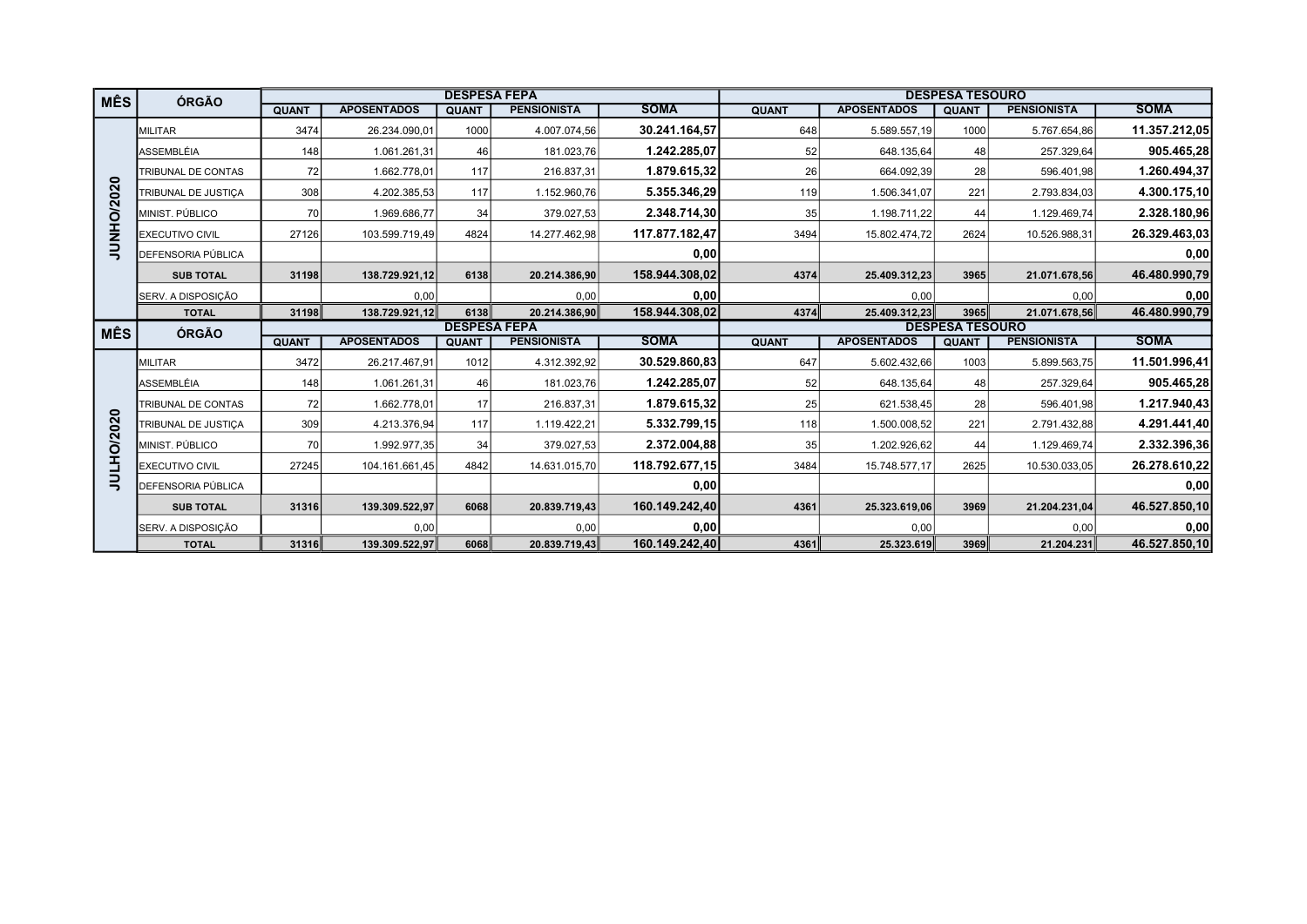| <b>MÊS</b>    | ÓRGÃO                     |                     |                    | <b>DESPESA FEPA</b> |                    |                | <b>DESPESA TESOURO</b> |                    |              |                    |               |  |
|---------------|---------------------------|---------------------|--------------------|---------------------|--------------------|----------------|------------------------|--------------------|--------------|--------------------|---------------|--|
|               |                           | <b>QUANT</b>        | <b>APOSENTADOS</b> | <b>QUANT</b>        | <b>PENSIONISTA</b> | <b>SOMA</b>    | <b>QUANT</b>           | <b>APOSENTADOS</b> | <b>QUANT</b> | <b>PENSIONISTA</b> | <b>SOMA</b>   |  |
|               | <b>IMILITAR</b>           | 3473                | 26.266.031,51      | 1035                | 4.450.495,55       | 30.716.527,06  | 644                    | 5.554.144,43       | 1008         | 5.893.084,02       | 11.447.228,45 |  |
|               | ASSEMBLÉIA                | 148                 | 1.062.456,37       | 47                  | 182.722,62         | 1.245.178,99   | 52                     | 648.135,64         | 48           | 257.329,64         | 905.465,28    |  |
|               | TRIBUNAL DE CONTAS        | 73                  | 1.683.891,79       | 18                  | 234.472,91         | 1.918.364,70   | 25                     | 621.538,45         | 28           | 596.401,98         | 1.217.940,43  |  |
|               | TRIBUNAL DE JUSTIÇA       | 309                 | 4.213.376,94       | 121                 | 1.150.540,61       | 5.363.917.55   | 118                    | 1.500.008,52       | 221          | 2.781.269,47       | 4.281.277,99  |  |
|               | MINIST. PÚBLICO           | 70                  | 1.973.432,00       | 35                  | 392.181,65         | 2.365.613,65   | 35                     | 1.199.313,42       | 44           | 1.129.469,74       | 2.328.783,16  |  |
|               | <b>EXECUTIVO CIVIL</b>    | 27348               | 104.556.796,13     | 4913                | 15.120.387,98      | 119.677.184,11 | 3475                   | 15.689.446,26      | 2631         | 10.540.147,12      | 26.229.593,38 |  |
| AGOSTO/2020   | <b>DEFENSORIA PÚBLICA</b> |                     |                    |                     |                    | 0,00           |                        |                    |              |                    | 0,00          |  |
|               | <b>SUB TOTAL</b>          | 31421               | 139.755.984,74     | 6169                | 21.530.801,32      | 161.286.786,06 | 4349                   | 25.212.586,72      | 3980         | 21.197.701,97      | 46.410.288,69 |  |
|               | SERV. A DISPOSIÇÃO        |                     | 0,00               |                     | 0,00               | 0,00           |                        | 0,00               |              | 0,00               | 0,00          |  |
|               | <b>TOTAL</b>              | 31421               | 139.755.984,74     | 6169                | 21.530.801,32      | 161.286.786,06 | 4349                   | 25.212.586,72      | 3980         | 21.197.701,97      | 46.410.288,69 |  |
| <b>MÊS</b>    | <b>ÓRGÃO</b>              | <b>DESPESA FEPA</b> |                    |                     |                    |                | <b>DESPESA TESOURO</b> |                    |              |                    |               |  |
|               |                           | <b>QUANT</b>        | <b>APOSENTADOS</b> | <b>QUANT</b>        | <b>PENSIONISTA</b> | <b>SOMA</b>    | <b>QUANT</b>           | <b>APOSENTADOS</b> | <b>QUANT</b> | <b>PENSIONISTA</b> | <b>SOMA</b>   |  |
|               | <b>MILITAR</b>            | 3476                | 26.351.729,28      | 1059                | 4.534.969,64       | 30.886.698,92  | 635                    | 5.454.339,43       | 1017         | 6.136.323,95       | 11.590.663,38 |  |
|               | ASSEMBLÉIA                | 148                 | 1.067.026,35       | 47                  | 182.722,62         | 1.249.748,97   | 52                     | 648.135,64         | 48           | 257.329,64         | 905.465,28    |  |
|               | TRIBUNAL DE CONTAS        | 74                  | 1.720.250,58       | 18                  | 232.398,14         | 1.952.648.72   | 25                     | 621.538,45         | 28           | 596.401,98         | 1.217.940,43  |  |
|               | TRIBUNAL DE JUSTICA       | 308                 | 4.160.738,54       | 122                 | 1.191.695,81       | 5.352.434.35   | 117                    | 1.489.060,03       | 220          | 2.773.828,92       | 4.262.888,95  |  |
|               | MINIST. PÚBLICO           | 70                  | 1.973.432,00       | 37                  | 492.492,46         | 2.465.924,46   | 35                     | 1.199.313,42       | 44           | 1.129.469,74       | 2.328.783,16  |  |
| SETEMBRO/2020 | <b>EXECUTIVO CIVIL</b>    | 27306               | 104.514.738,98     | 4969                | 15.283.430,78      | 119.798.169,76 | 3458                   | 15.643.148,52      | 2614         | 10.520.458,39      | 26.163.606,91 |  |
|               | DEFENSORIA PÚBLICA        |                     |                    |                     |                    | 0,00           |                        |                    |              |                    | 0,00          |  |
|               | <b>SUB TOTAL</b>          | 31382               | 139.787.915,73     | 6252                | 21.917.709,45      | 161.705.625,18 | 4322                   | 25.055.535,49      | 3971         | 21.413.812,62      | 46.469.348,11 |  |
|               | SERV. A DISPOSIÇÃO        |                     | 0,00               |                     | 0,00               | 0,00           |                        | 0,00               |              | 0,00               | 0,00          |  |
|               | <b>TOTAL</b>              | 31382               | 139.787.915,73     | 6252                | 21.917.709         | 161.705.625,18 | 4322                   | 25.055.535,49      | 3971         | 21.413.812,62      | 46.469.348,11 |  |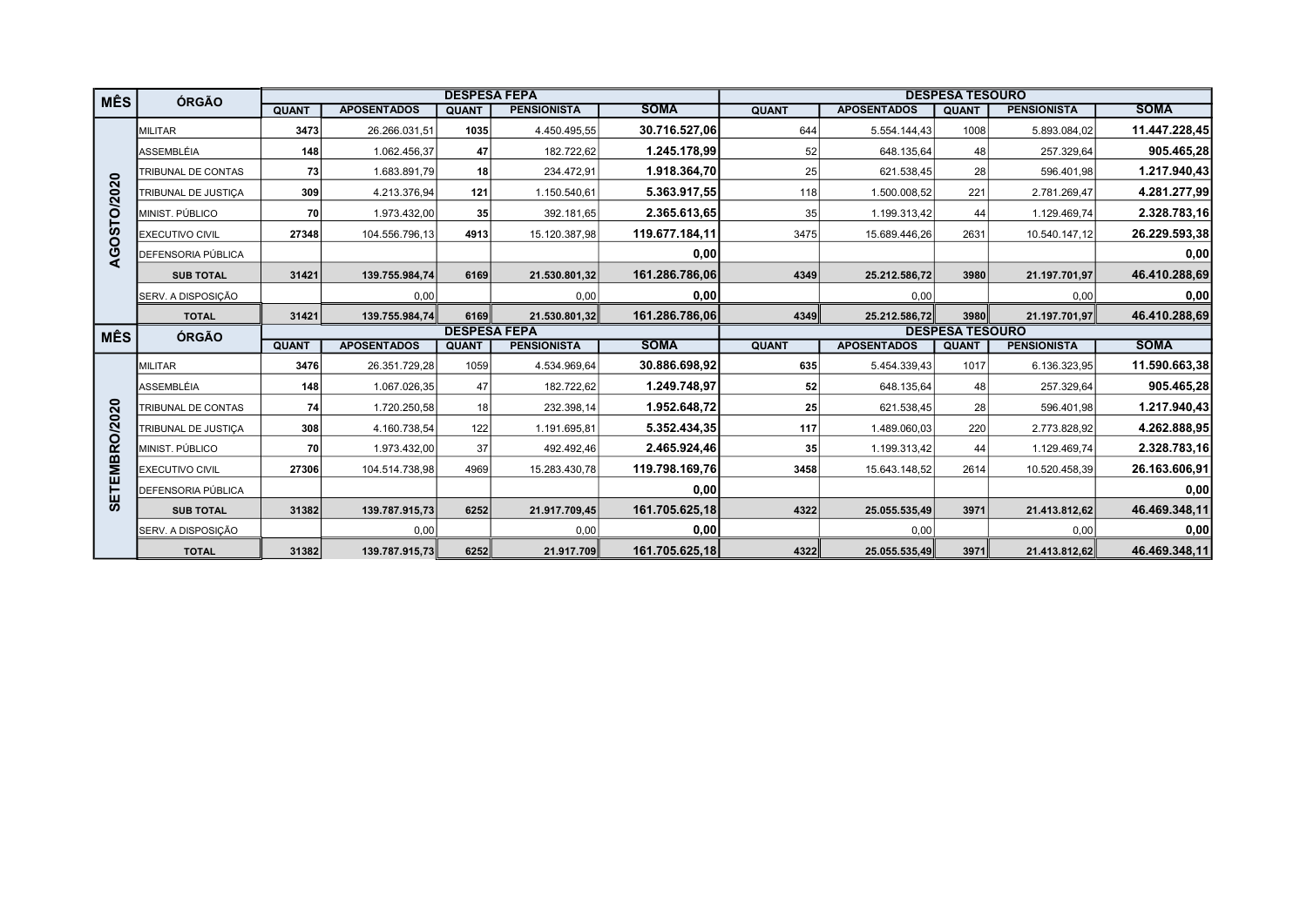| <b>MÊS</b>    | ÓRGÃO                     |              |                    | <b>DESPESA FEPA</b> |                    |                | <b>DESPESA TESOURO</b> |                    |              |                    |               |  |
|---------------|---------------------------|--------------|--------------------|---------------------|--------------------|----------------|------------------------|--------------------|--------------|--------------------|---------------|--|
|               |                           | <b>QUANT</b> | <b>APOSENTADOS</b> | <b>QUANT</b>        | <b>PENSIONISTA</b> | <b>SOMA</b>    | <b>QUANT</b>           | <b>APOSENTADOS</b> | <b>QUANT</b> | <b>PENSIONISTA</b> | <b>SOMA</b>   |  |
|               | <b>MILITAR</b>            | 3479         | 26.403.856,79      | 1070                | 4.562.906,95       | 30.966.763,74  | 633                    | 5.437.512,00       | 1021         | 6.068.376,62       | 11.505.888,62 |  |
|               | <b>ASSEMBLÉIA</b>         | 148          | 1.078.165,30       | 47                  | 182.722,62         | 1.260.887,92   | 52                     | 658.235,40         | 42           | 246.175,40         | 904.410,80    |  |
|               | TRIBUNAL DE CONTAS        | 74           | 1.720.250,58       | 18                  | 232.398,14         | 1.952.648.72   | 24                     | 578.318,92         | 28           | 596.401,98         | 1.174.720,90  |  |
|               | TRIBUNAL DE JUSTICA       | 305          | 4.120.108,28       | 124                 | 1.222.078,98       | 5.342.187,26   | 115                    | 1.450.403,32       | 221          | 2.793.844,78       | 4.244.248,10  |  |
|               | MINIST. PÚBLICO           | 70           | 1.973.432,00       | 37                  | 413.419,17         | 2.386.851,17   | 35                     | 1.199.313,42       | 44           | 1.129.469,74       | 2.328.783,16  |  |
| OUTUBRO/2020  | <b>EXECUTIVO CIVIL</b>    | 27305        | 104.655.921,08     | 5021                | 15.374.610.84      | 120.030.531.92 | 3447                   | 15.591.522,81      | 2612         | 10.486.141.04      | 26.077.663,85 |  |
|               | <b>DEFENSORIA PÚBLICA</b> |              |                    |                     |                    | 0,00           |                        |                    |              |                    | 0,00          |  |
|               | <b>SUB TOTAL</b>          | 31381        | 139.951.734,03     | 6317                | 21.988.136,70      | 161.939.870,73 | 4306                   | 24.915.305,87      | 3968         | 21.320.409,56      | 46.235.715,43 |  |
|               | SERV. A DISPOSIÇÃO        |              | 0,00               |                     | 0,00               | 0,00           |                        | 0,00               |              | 0,00               | 0,00          |  |
|               | <b>TOTAL</b>              | 31381        | 139.951.734,03     | 6317                | 21.988.136,70      | 161.939.870.73 | 4306                   | 24.915.305,87      | 3968         | 21.320.409,56      | 46.235.715,43 |  |
| <b>MÊS</b>    | ÓRGÃO                     |              |                    | <b>DESPESA FEPA</b> |                    |                | <b>DESPESA TESOURO</b> |                    |              |                    |               |  |
|               |                           | <b>QUANT</b> | <b>APOSENTADOS</b> | <b>QUANT</b>        | <b>PENSIONISTA</b> | <b>SOMA</b>    | <b>QUANT</b>           | <b>APOSENTADOS</b> | <b>QUANT</b> | <b>PENSIONISTA</b> | <b>SOMA</b>   |  |
|               | <b>MILITAR</b>            | 3554         | 27.041.508,83      | 1091                | 4.666.271,69       | 31.707.780,52  | 631                    | 5.424.423,27       | 1025         | 6.175.415,65       | 11.599.838,92 |  |
|               | ASSEMBLÉIA                | 151          | 1.097.076,15       | 47                  | 182.722,62         | 1.279.798,77   | 52                     | 692.413,14         | 46           | 239.341,07         | 931.754,21    |  |
|               | <b>TRIBUNAL DE CONTAS</b> | 74           | 1.720.250,37       | 18                  | 232.398,14         | 1.952.648.51   | 24                     | 578.318,86         | 28           | 596.401,98         | 1.174.720,84  |  |
|               | TRIBUNAL DE JUSTICA       | 304          | 4.110.945,24       | 125                 | 1.234.696,08       | 5.345.641.32   | 115                    | 1.450.403,03       | 221          | 2.783.836,85       | 4.234.239,88  |  |
|               |                           |              |                    |                     |                    |                |                        |                    |              |                    |               |  |
|               | MINIST. PÚBLICO           | 71           | 1.981.871,10       | 37                  | 413.419,17         | 2.395.290,27   | 35 <sup>5</sup>        | 1.199.313,42       | 44           | 1.129.469,74       | 2.328.783,16  |  |
|               | <b>EXECUTIVO CIVIL</b>    | 27326        | 104.791.723,17     | 5075                | 15.940.901,25      | 120.732.624,42 | 3437                   | 15.556.626,04      | 2608         | 10.480.392,04      | 26.037.018,08 |  |
|               | DEFENSORIA PÚBLICA        |              |                    |                     |                    | 0,00           |                        |                    |              |                    | 0,00          |  |
| NOVEMBRO/2020 | <b>SUB TOTAL</b>          | 31480        | 140.743.374,86     | 6393                | 22.670.408,95      | 163.413.783,81 | 4294                   | 24.901.497,76      | 3972         | 21.404.857,33      | 46.306.355,09 |  |
|               | SERV. A DISPOSIÇÃO        |              | 0,00               |                     | 0,00               | 0,00           |                        | 0,00               |              | 0,00               | 0,00          |  |